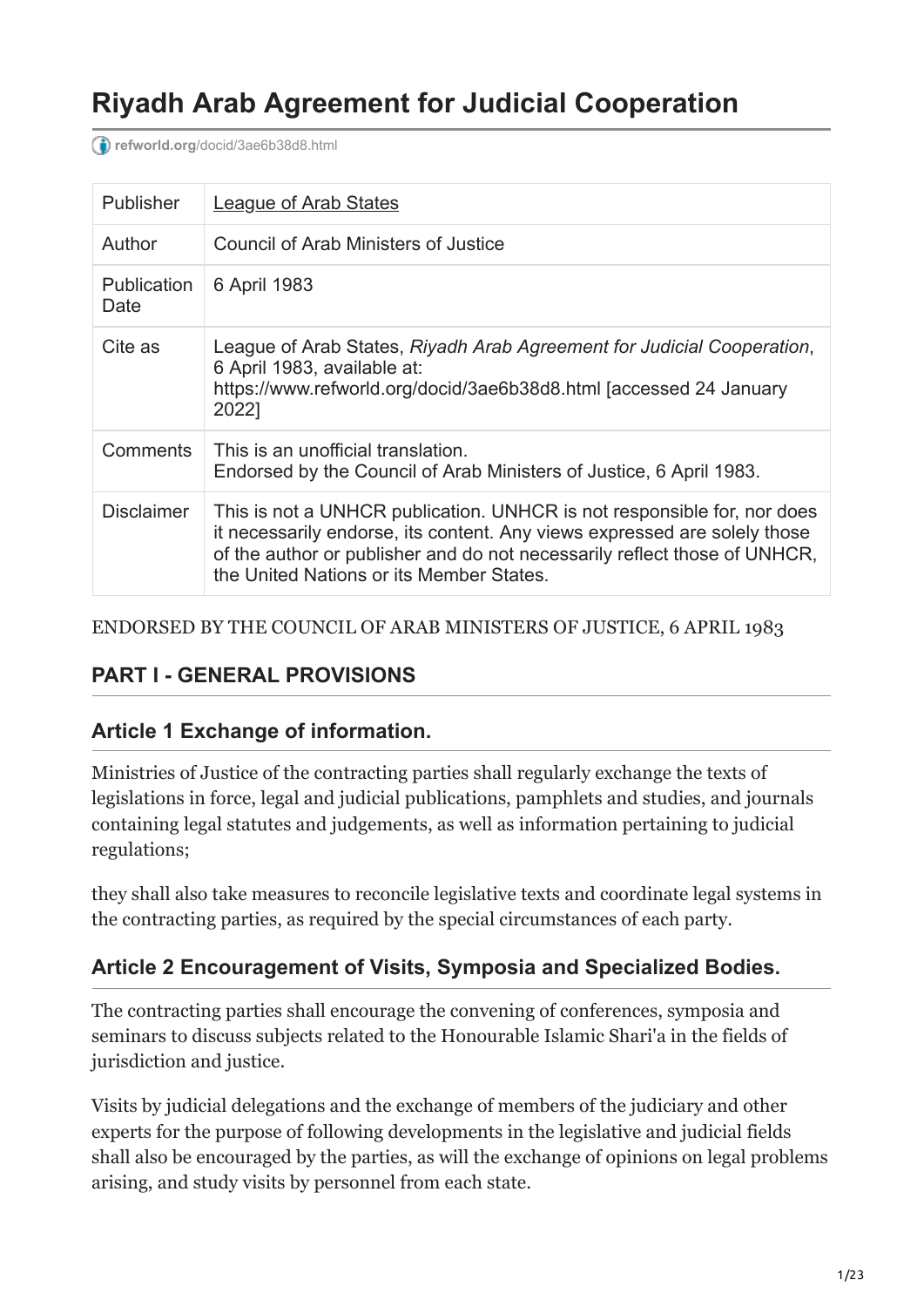The contracting parties shall lend material and moral support, as well as qualified scientific personnel, to the Arab Centre for Legal and Judicial Research, to fully undertake its role in the documentation and development of Arab co-operation in the legal and juridical fields.

Communications on all these matters shall be direct between Ministries of Justice, provided copies thereof be conveyed to the Ministry of Foreign Affairs in the countries concerned.

# **Article 3 Assurance of the right of litigation.**

Citizens of the contracting parties shall enjoy within the borders of each party the right of litigation before legal bodies to demand and defend their rights; and it is specifically prohibited to subject them to any form of security, personal or in kind, if they do not carry the nationality of the contracting party concerned or because they do not have a domicile or place of residence within the borders of the state where the litigation takes place. The provisions of the preceding paragraph shall apply to legal persons established or licensed in accordance with the laws of each of the contracting parties.

# **Article 4 Legal assistance.**

Citizens of the contracting parties shall enjoy within the borders of each State party the right to obtain legal assistance in the same manner as its own citizens and in accordance with legislation in force thereon.

Certificates of financial insufficiency shall be issued to applicants by the competent authorities at their chosen place of residence if they reside in the territories of one of the contracting parties; otherwise, such certificate shall be delivered by the competent consul of his own country or the person substituting the consul.

If the person concerned resides in the country where the application was made, additional information can be obtained from the competent authorities in the contracting party whose citizenship he carries.

# **Article 5 Exchange of criminal records.**

The Ministry of Justice in each contracting party shall dispatch to the Ministry of Justice in any other contracting party the latest data on final legal judgements pronounced against its citizens or persons born or residing within its territory and entered in the criminal records (legal register) in accordance with the local legislation of the sender contracting party.

In the case of a charge being made by a judiciary body or other bodies of inquiry or prosecution in any contracting party, such bodies may obtain directly from the competent authorities the criminal record of the person charged.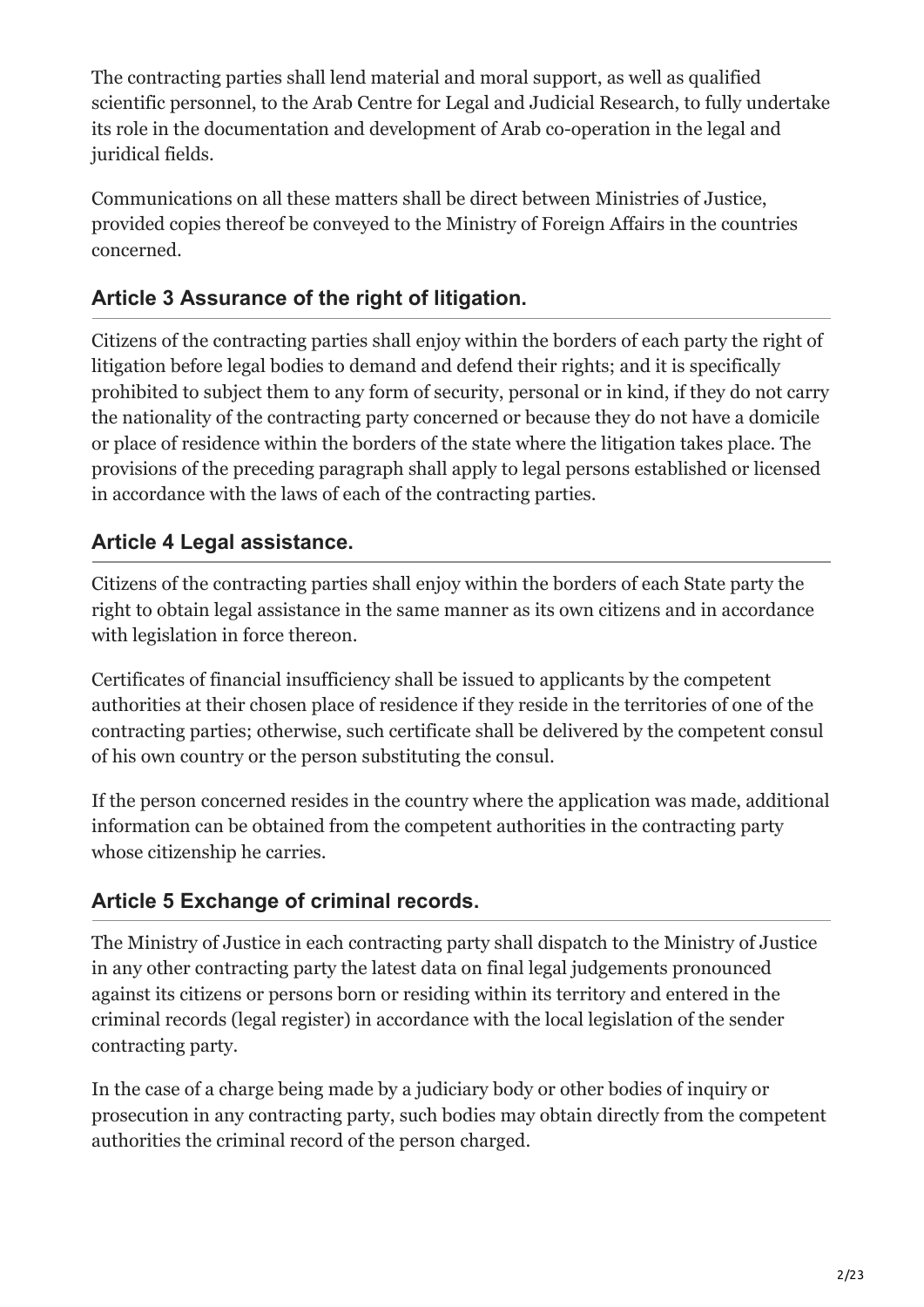In the absence of a charge, the judiciary or administrative bodies of any of the contracting parties may obtain from the competent authorities the criminal record in the possession of the other contracting party, subject to the conditions and limits contained in the legislation of the said party.

# **PART II - PUBLICATION AND NOTIFICATION OF JUDICIAL AND NON-JUDICIAL DOCUMENTS AND PAPERS**

### **Article 6 Civil, commercial, administrative, penal and personal statute cases.**

Judicial and non-judicial documents and papers pertaining to civil, commercial, administrative and personal statute cases which are to be published or which are to be transmitted to persons residing in one of the contracting parties shall be dispatched directly from the judicial body or officer concerned to the court of the district in which the person to be notified resides.

Judicial and non-judicial documents and papers pertaining to penal cases shall be dispatched directly through the Ministry of Justice of each contracting party, without prejudice to the provisions of special articles on the extradition of persons alleged to have committed a crime or convicted thereof.

A dispute over the nationality of the addressee shall be determined in accordance with the law of the contracting party in whose territory the publication or notification is to take place.

Publication or notification occurring in the territory of any contracting party in accordance with the provisions of the present convention shall be considered as having occurred in the territory of the contracting party requiring the publication or notification.

# **Article 7 Non-competence of the body required to publish or notify.**

If the body requested to publish or notify judicial and non-judicial documents and papers is not the competent body it shall automatically dispatch such request to the competent authority in its country; if it finds it impossible to do so, it shall transmit them to the Ministry of Justice and promptly inform the body making the request of its action in either case.

### **Article 8 Enclosures with the request of publication or notification and information pertaining to such enclosures.**

Requests for judicial and non-judicial documents and papers shall be accompanied by a document containing the following information:

- (a) the authority issuing the judicial or non-judicial document or paper;
- (b) the type of judicial or non-judicial document or paper to be transmitted;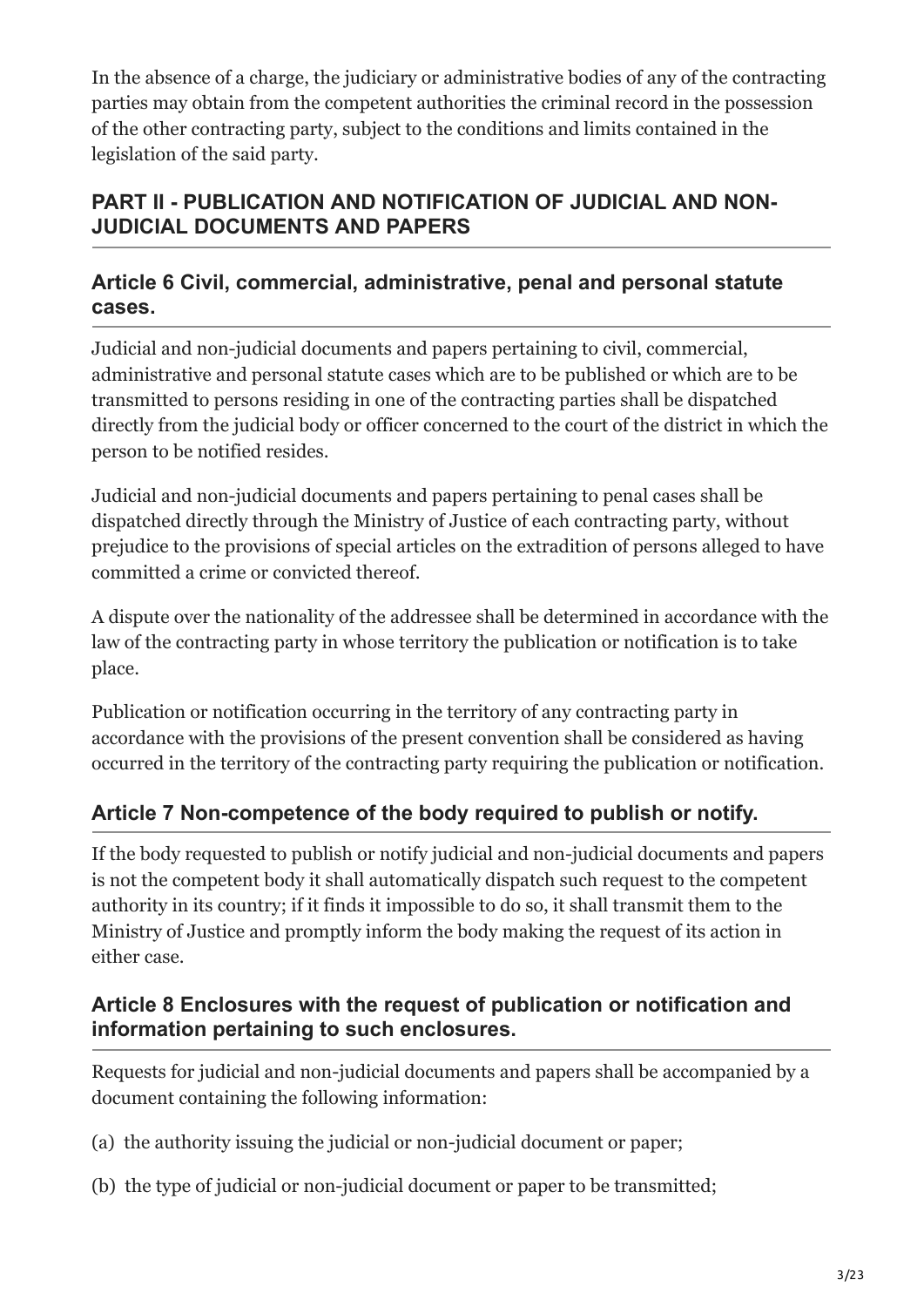(c) the full name of each of the persons to be informed or notified, his profession and address, and nationality if possible, and the legal seat of legal persons and their address, as well as the full name of their legal representative, should there be one, and his address.

In penal cases the descriptive designation of the crime committed and the religious or legal conditions applicable shall be added to the above.

# **Article 9 Publication or notification of persons residing in a contracting party.**

Provisions of the preceding articles shall not prejudice the right of citizens of any of the contracting parties residing in the territory of any other party to publish or communicate to persons residing in such territory all judicial and non-judicial documents and papers in civil, commercial, administrative or personal statute cases.

The procedures and regulations in force in the contracting party where the publication or notification occurs shall apply in these circumstances.

# **Article 10 Refusal to implement the request for publication or notification.**

No request for the publication or notification may be denied in accordance with the provisions of this Agreement except when the contracting party receiving such request considers that it may be detrimental to its sovereignty or public order therein.

No request may be denied on the grounds that the law of the contracting party receiving the request accords it exclusive jurisdiction to try the case presented, or that it is unaware of the legal basis of the subject of the request.

In case of refusal to implement the request, the body to whom it was made shall promptly notify the requesting authority and set forth the reasons for rejecting it.

# **Article 11 Method of publication or notification.**

The publication or notification of documents and papers shall be carried out by the contracting party requested to do so in accordance with its own legal regulations, and they may be delivered to the person to be notified if he voluntarily accepts this.

Publication or notification may be carried out in a special manner determined by the requesting body provided this does not contravene the laws in force in the State party requested.

### **Article 12 Method of delivery of documents and papers.**

The task of the competent body in the contracting party requested to deliver the documents and papers shall be restricted to the delivery thereof to the person to be notified.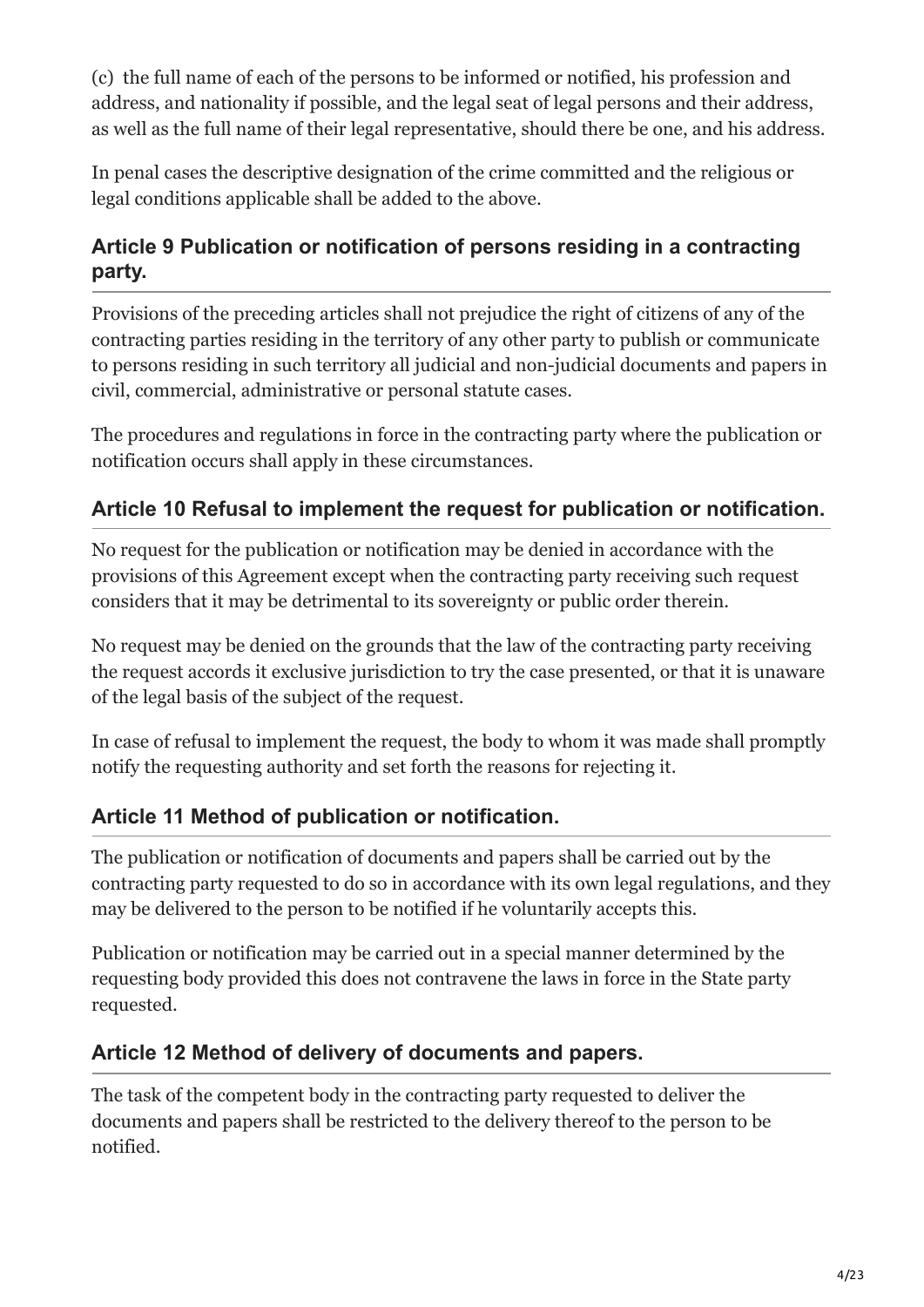Evidence of delivery will be the signature of the person to be notified on a copy of the document or paper, the date of receipt, or a certificate by the competent body explaining the method in which the request was carried out, the date of implementing the request, and the person to whom it was delivered and, where necessary, the reason for failure to implement the request.

A copy of the document or paper signed by the person to be notified or the certificate of delivery shall be sent directly to the party requesting such procedure.

# **Article 13 Charges and costs.**

Publication or notification of judicial or non-judicial documents or papers shall not entitle the authority requested to do so to any charges or costs incurred thereby.

# **PART III - ROGATORY COMMISSION**

### **Article 14 Scope.**

Any contracting party may request any other such party to undertake on its behalf in the latter's territory any judicial procedure relating to an actual lawsuit, particularly to hear the testimony of witnesses, receive the reports of experts and hold discussions with them, perform inspections and administer oaths.

### **Article 15 Civil, commercial, administrative, penal and personal statute cases.**

(1) Requests for a rogatory commission in civil, commercial, administrative and personal statute actions shall be dispatched directly by the competent body in the requesting contracting party to the body requested to carry out the commission in any other contracting party; if the requested body is noncompetent in this respect, it shall automatically refer the request to the competent authority or, should this prove impracticable, to the Ministry of Justice, and shall promptly notify the requesting body of its action in either case.

The preceding provisions shall not preclude granting permission to any of the contracting parties to hear the testimony of its nationals in respect of the cases referred to above directly through their respective consular or diplomatic representatives. Should a dispute arise over the nationality of the person to be heard, such nationality shall be determined in accordance with the laws of the contracting party requested to have the judicial procuration undertaken in its territory.

(2) Requests for a rogatory commission in penal matters in any of the contracting parties shall be dispatched directly through their respective Ministries of Justice.

### **Article 16 Specification and request for a rogatory commission and the relevant representations.**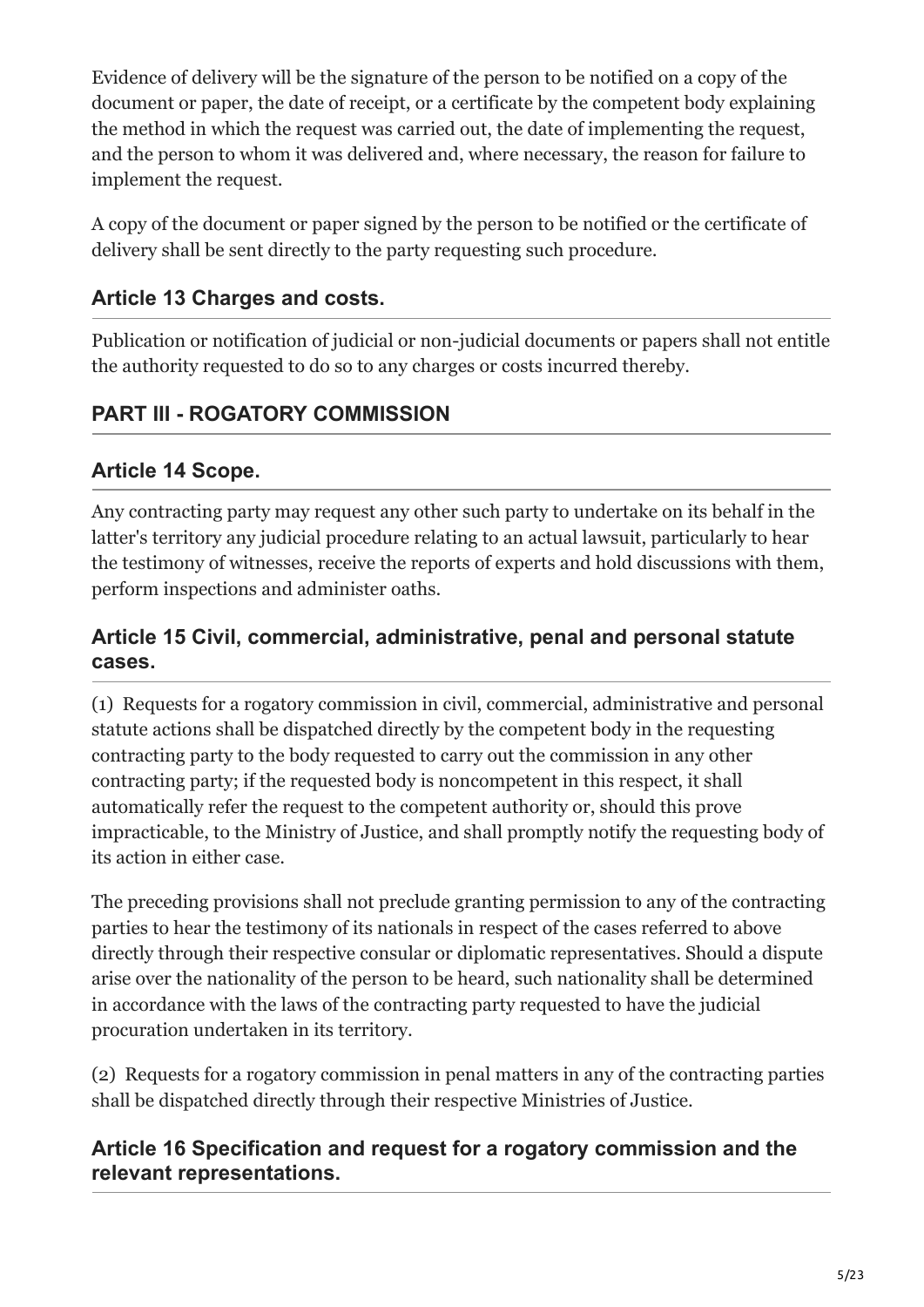The request for a rogatory commission shall be written in accordance with the laws of the requesting contracting party, and shall carry the relevant date, the signature and seal of the requesting body along with all accompanying papers, but neither request nor enclosures need be officially certified.

The request shall include the type of legal action sought, the name of the requesting body, the name of the body requested to execute the action, and all the detailed representations related to the facts of the action, the undertaking to be carried out, particularly the names of witnesses, their domiciles, and the questions to be put to them.

### **Article 17 Rejection of impracticability of carrying out requests for a rogatory commission.**

The party requested to conduct such a rogatory commission is obliged to do so in accordance with the provisions of the present agreement, and shall not refuse to carry out such requests except in the following cases:

(a) If such implementation is not within the competence of the judicial authority requested to do so.

(b) If such implementation would prejudice the sovereignty of the contracting party requested, or public order in its territory.

(c) If the request concerns a crime considered by the contracting party requested to be a crime of a political nature.

In the case of refusal to carry out the request or the impracticability thereof, the requested party shall promptly notify the requesting party to this effect, return the relevant papers, and set forth the reasons behind the refusal or impracticability of carrying out the request.

# **Article 18 Method of carrying out rogatory commissions.**

A rogatory commission shall be carried out in accordance with the legal procedures set by the law of the requested party.

Should the requesting contracting party wish, by virtue of an explicit demand to this effect, that the commission be carried out in a specific manner, the contracting party so requested shall respond to such wish so long as it does not contradict its laws or regulations.

Should the requesting party state its wish to be informed in a timely fashion of the date and place of carrying out the commission so that the parties concerned or their representatives could be present, this shall be done within the limits permissible by the laws of the requested party.

# **Article 19 Persons whose testimonies are to be heard.**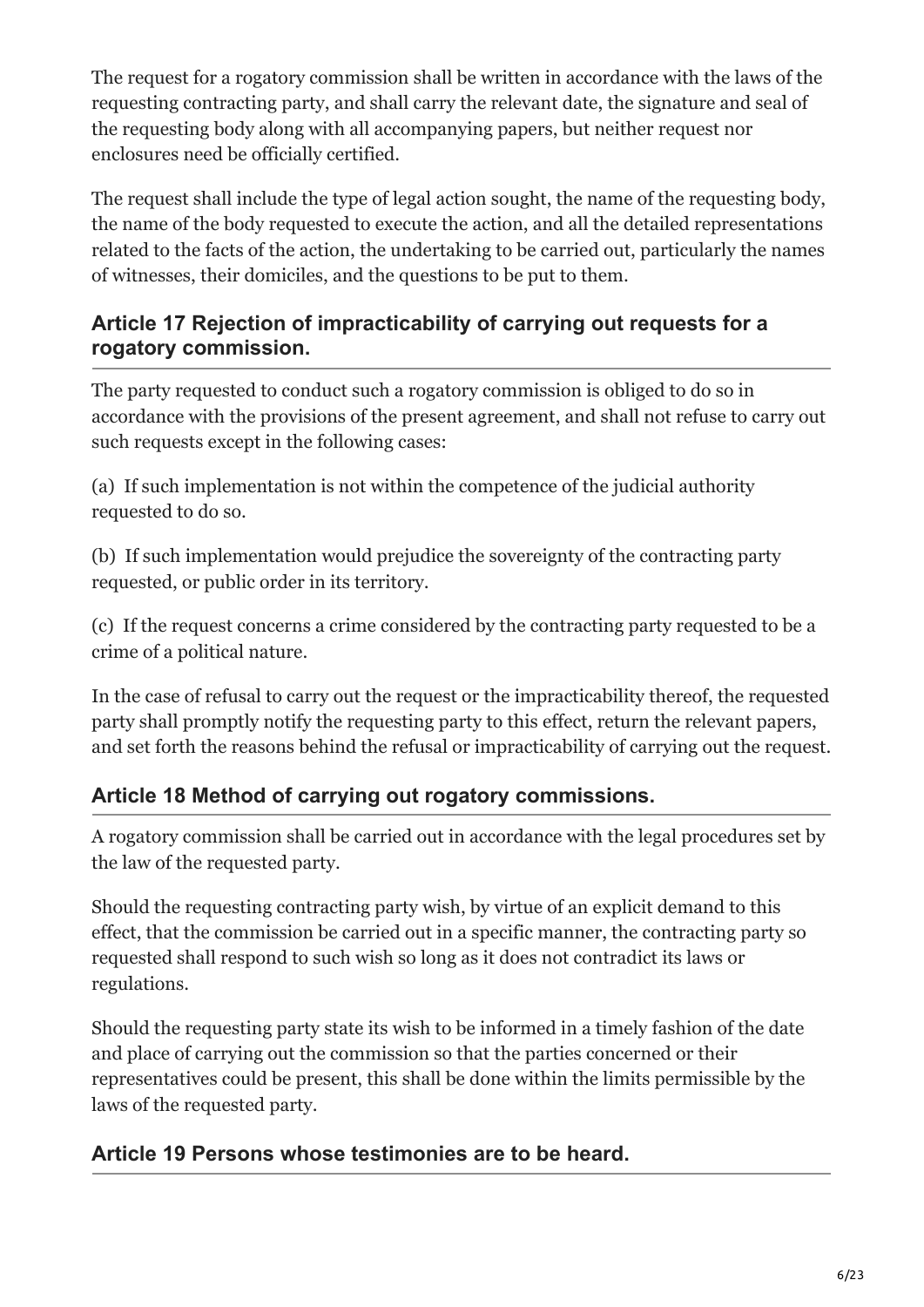Persons whose testimonies are to be heard shall be instructed to attend in accordance with the procedures followed by the contracting party in whose territory such testimonies are to be heard.

# **Article 20 Legal effect of a rogatory commission.**

Procedures implemented by a rogatory commission according to the provisions of this agreement shall have the same legal effect as though they were carried out before the competent body in the requesting party.

### **Article 21 Fees or costs of carrying out a rogatory commission.**

No right to charge any fees or costs shall ensue from implementing a rogatory commission except for the fees of experts, if justified, and the costs of witnesses, which shall be borne by the requesting party, and a statement of which shall be dispatched with the dossier.

The requested party shall be entitled to receive in accordance with its laws the charges set for papers presented in the course of carrying out the commission.

### **PART IV - ATTENDANCE OF WITNESSES AND EXPERTS IN PENAL CASES**

### **Article 22 Immunity of witnesses and experts.**

Any witnesses or experts - regardless of their nationality - served notice to attend in the territory of any contracting party, and doing so voluntarily for this purpose before the judicial bodies of the requesting party, shall enjoy immunity of penal action against them, or arrest, or imprisonment on the basis of previous actions in their part, or in the execution of convictions made prior to their entry to the territory of the requesting party.

The body serving a witness or an expert with a subponea ad testificandum must inform them in writing of such immunity before their first appearance.

The immunity of the witness or expert shall lapse after 30 days of the date on which the judicial bodies of the requesting party dispense with his presence in the said party's territory - provided that no reasons beyond the person's control arise to prevent his departure - or if he voluntarily returns to such territory after having departed.

# **Article 23 Costs of travel and sojourn of witnesses and experts.**

A witness or expert shall have the right to recover costs incurred by travel and sojourn, as well as lost wages or income, from the requesting party. An expert shall also have the right to claim fees for giving his opinion, and all this shall be determined on the basis of tariffs and regulations applicable in the territories of the requesting party.

The sums due to the witness or expert shall be stated in the notification papers, and the requesting party shall pay such sums in advance if the witness or expert so wishes.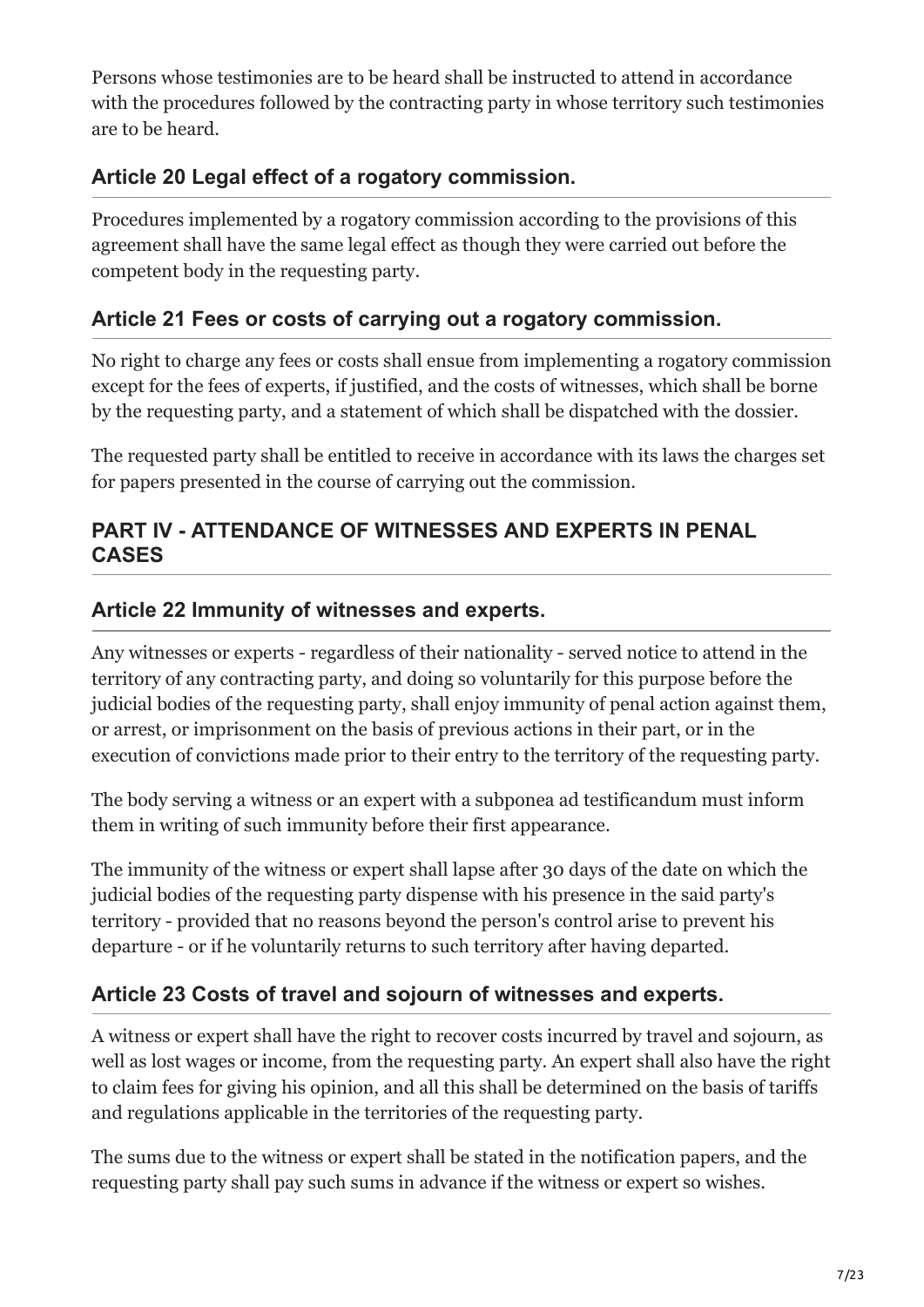### **Article 24 Detained witnesses and experts.**

Each contracting party undertakes to transport persons detained by them - if they are duly notified under the provisions of this agreement - to appear before a judicial body of any other contracting party requesting to hear their testimony or opinion as witnesses or experts, and the requesting party shall bear the costs of transporting such persons.

The requesting party undertakes to keep such persons in detention, and to return them as soon as possible or within the time period prescribed by the contracting party receiving such requests, subject to the provisions of Article 22 of this agreement.

The contracting party requested to transport such detainees in accordance with this Article may refuse to do so under the following circumstances:

(a) If their presence in the territory of the contracting party requested to transport them is necessitated by penal procedures underway at the time.

(b) If transporting such persons to the territory of the requesting contracting party prolongs their detention.

(c) If there are special or insurmontable considerations preventing their transportation to the requesting party.

### **PART V - RECOGNITION OF JUDGEMENTS PRONOUNCED IN CIVIL, COMMERCIAL, ADMINISTRATIVE AND PERSONAL STATUTE ACTIONS**

### **Article 25 Power or res adjudicata.**

(a) In the application of this Part, judgement means every decision - regardless of nomenclature - made in pursuance of judicial or jurisdictional procedures of the courts or any competent authority of any party.

(b) Subject to the provisions of Article 30 of this Agreement, each contracting party shall recognize the judgements made by the courts of any other contracting party in civil cases including judgements related to civil rights made by penal courts and in commercial, administrative and personal statute judgements having the force of res adjudicata and shall implement them in its territory in accordance with the procedures stipulated in this Part, if the courts of the contracting party which made the said judgements are competent under the provisions of the rules of jurisdiction in force in the requested party, and if the legal system of the requested party does not retain for its courts or the courts of another party the exclusive competence to make such judgements.

(c) The present Article shall not apply to:

Judgements made against the government of the requested party or against any of its employees in respect of acts undertaken in the course of duty or exclusively on account thereof.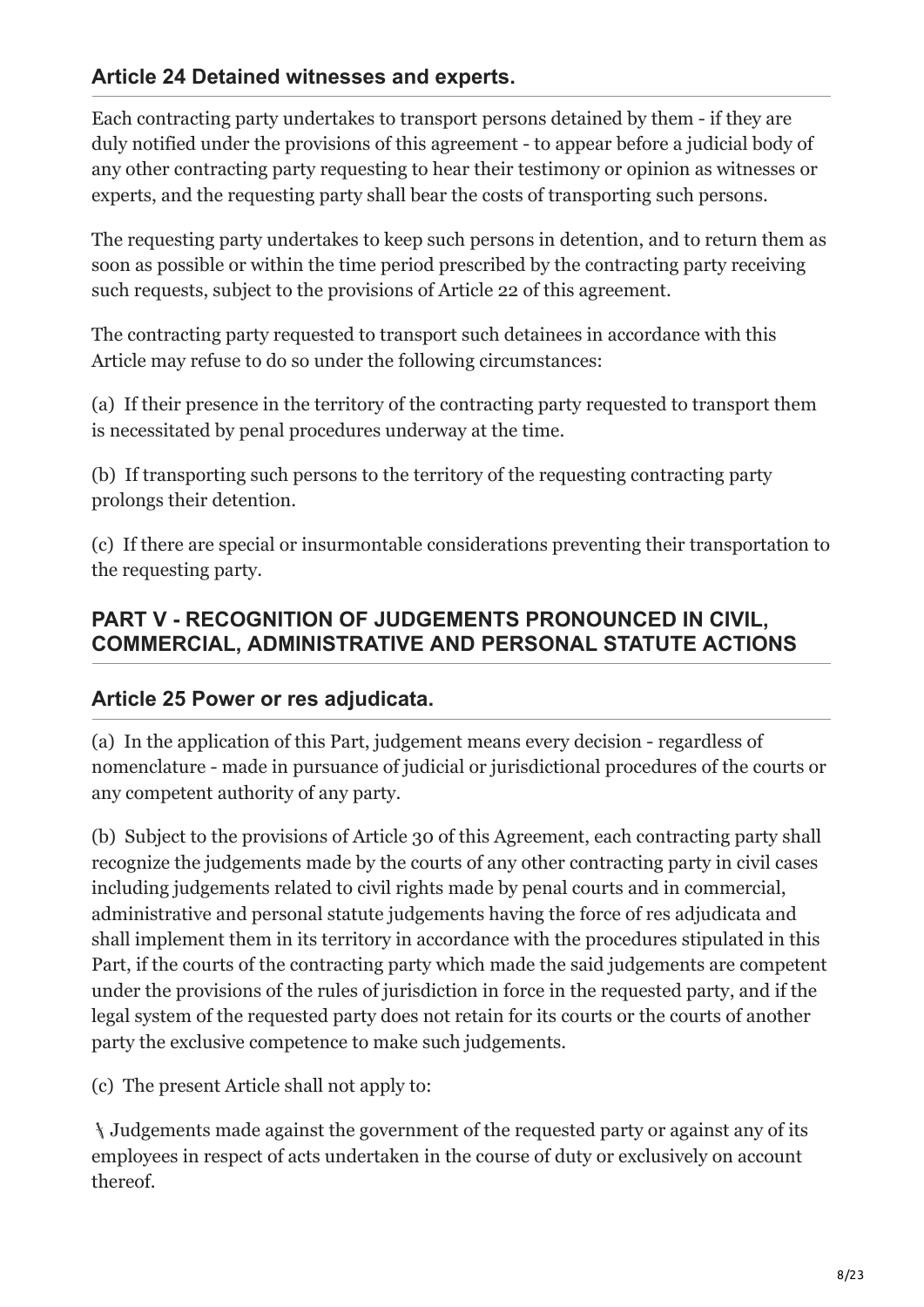Judgements the recognition or implementation of which would be inconsistent with international treaties and agreements applied by the requested party.

Provisional and precautionary measures and judgements made in cases of bankruptcy, taxes and fees.

### **Article 26 Jurisdiction in disputes over the competence of the person requesting implementation of his personal status.**

The courts of the contracting party of which the person concerned is a national at the time of submitting the request are deemed competent in cases of legal capacity and personal status if the dispute concerns the capacity of such person or his personal status.

# **Article 27 Jurisdiction in cases of real estate.**

The courts of the contracting party in whose territory the property is situated shall have jurisdiction.

### **Article 28 Jurisdiction of the courts of the contracting party where the judgement is made.**

Except in the cases provided for in Articles 16 and 27 of this Agreement, the courts of the contracting party where the judgement was made shall be considered to have jurisdiction in the following cases:

(a) If the domicile or place of residence of the defendant at the time of hearing (opening the case) was in the territory of the said contracting party.

(b) If the defendant had at the time of hearing (opening the case) a place or branch of business or industry or any other such activity in the territory of the said contracting party, and the action instituted against him pertained to a dispute concerning the activities undertaken in such place or branch.

(c) If the contractual obligation subject of the dispute has been executed, or be mandatory in the contracting party under an express or implied agreement between the plaintiff and the defendant.

(d) In cases of non-contractual liability, if the act incurring such liability had occurred in the territory of the said contracting party.

(e) If the defendant had expressly accepted to be subject to the jurisdiction of the courts of the said contracting party, be it through the designation of an elected domicile or through agreement of such jurisdiction, provided that the law of the said contracting party does not prohibit such agreement.

(f) If the defendant made a defence in the substance of the case without raising a plea of non-jurisdiction of the court before which the dispute was brought.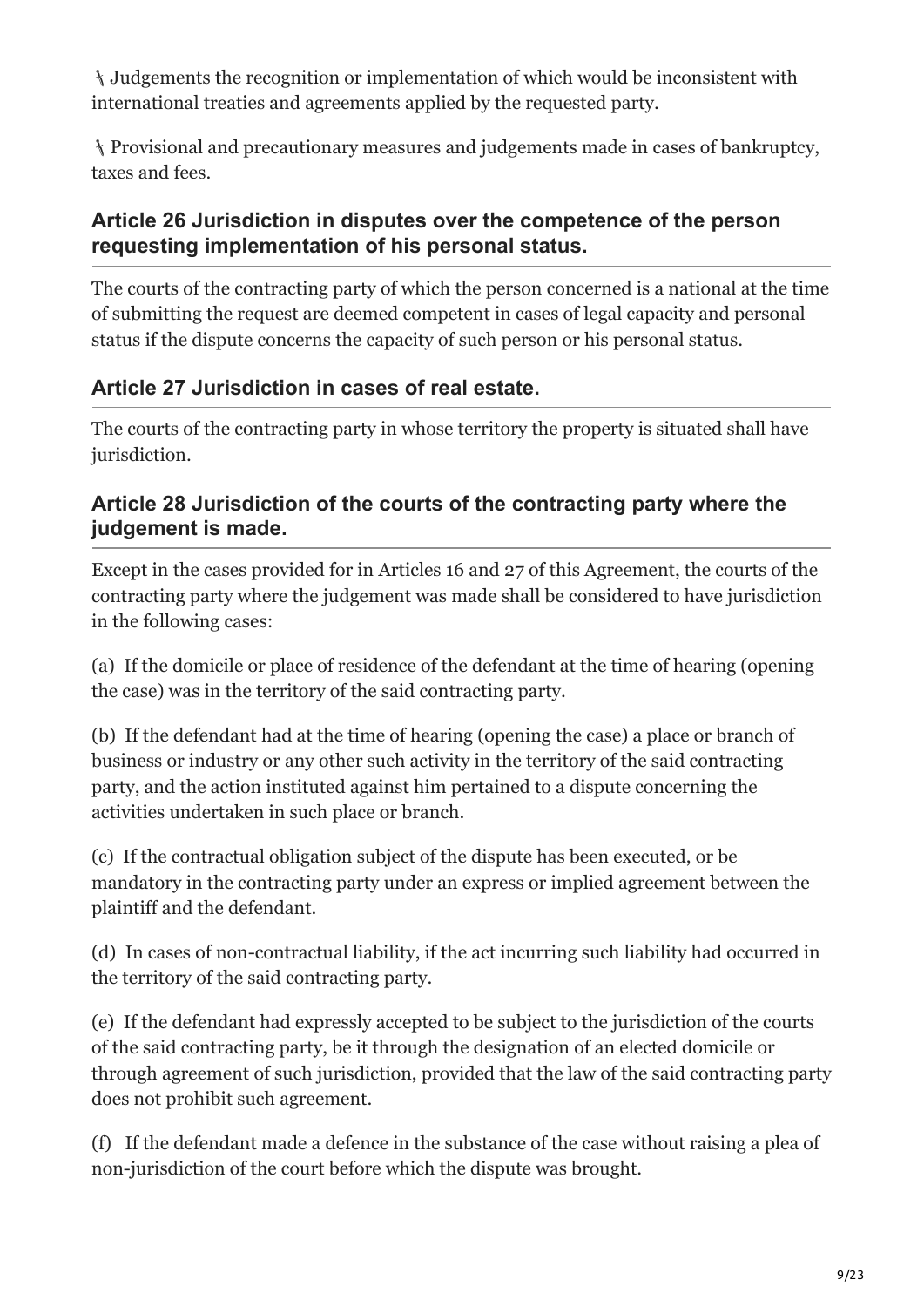(g) If the matter pertained to incidental requests when such courts had been deemed competent to examine the initial request under the text of the present Agreement.

### **Article 29 Scope of jurisdiction of the courts of the contracting party requested to recognise or implement the judgement.**

The courts of the contracting party requested to recognize or implement a judgement, when considering the basis of the jurisdiction of the courts of the other contracting party, shall have regard to the facts included in the judgement, unless the judgement is made in absentia.

# **Article 30 Refusal to recognize judgements.**

Recognition of judgements shall be refused in the following cases:

(a) If recognition would be in contradiction with the stipulations of the Islamic Shari'a, the provisions of the constitution, public order, or the rules of conduct of the requested party.

(b) If the judgement was passed in absentia without notifying the convicted party of the proceedings in an appropriate fashion that would enable him to defend himself.

(c) If the law of the requested party applicable to legal representation of ineligible persons or persons of diminished eligibility were not taken into consideration.

(d) If the dispute has given rise to another final judgement in the requested state, or in a third state and if the requested party has already recognized such a final judgement.

(e) If the dispute is also the subject of a case being heard by the courts of the requested party and the action has been brought before the courts of the requested party on a date preceding the presentation of the dispute to the court of the requesting party.

The judicial body examining the request for recognition in accordance with the text of this Article may observe the rule of law in its own country.

# **Article 31 Execution of the judgement.**

(a) Judgements made by the courts of any contracting party and duly recognized by the other contracting parties in accordance with the provisions of this Agreement shall be executed in the territory of that contracting party so long as they are so in the territory of the contracting party whose courts had made the said judgements.

(b) Procedures pertaining to the recognition of a judgement or the execution thereof shall be subject to the laws of the requested party if not otherwise governed by the provisions of this Agreement.

# **Article 32 Duties of the competent judicial body of the contracting party requested to recognize or execute the judgement.**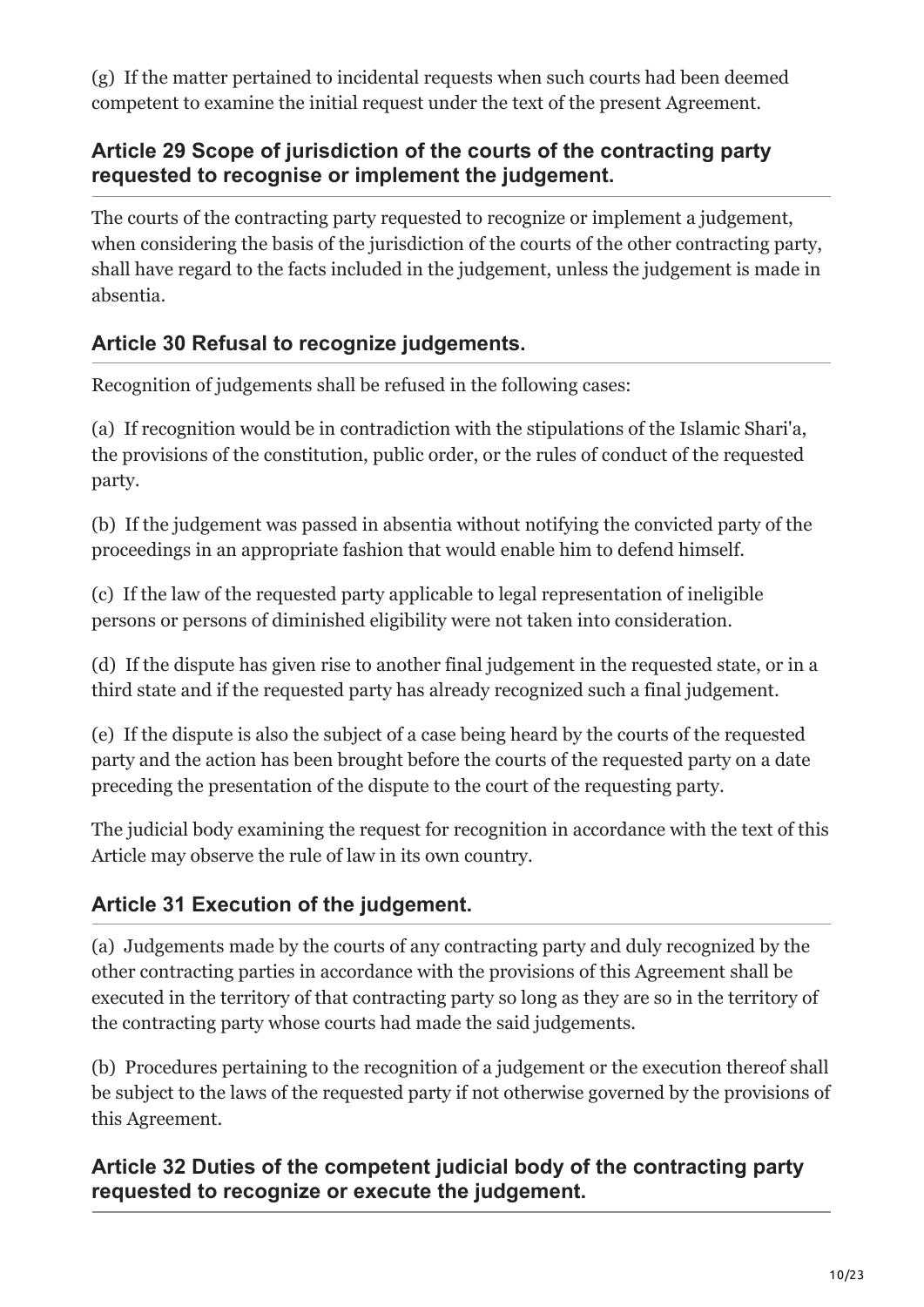The duties of the competent judicial body of the contracting party requested to recognize or to execute the judgement concerned shall be confined to establishing that the judgement complies with the provisions of this Agreement without examining the subject matter thereof; the said body shall do this automatically and confirm the outcome in its relevant decision.

The competent judicial body of the contracting party requested to recognize the judgement shall order - as soon as it deems necessary - that appropriate measures be taken to give the judgement the same enforceable status as it would have had if it had been made by the requested party.

The request for the order to enforce may concentrate on the operative text of the judgement or parts thereof if it is divisible.

# **Article 33 Consequences of the execution order.**

The execution order shall be binding on all parties to an action who domiciled in the territory of the contracting party where the judgement was made.

### **Article 34 Documents pertaining to the request to recognize or execute a judgement.**

Any authority recognizing a judgement by any other contracting party must submit the following:

(a) A full and official copy of the judgement the signatures on which must be authenticated by the competent authority.

(b) A certificate attesting that the judgement is final and has the power of res adjudicata, unless this be specified in the text of the judgement itself.

(c) A copy of the document whereby notice of the judgement was served attested to as a true copy or any other document demonstrating that the defendant had been duly and expressly notified of the action on which the judgement was pronounced when this was pronounced in absentia.

In the case of a request that the judgement be executed, a certified copy of the order to enforce such judgement must accompany the aforementioned documents. The documents enumerated in this Article shall carry the necessary official signatures and the seal of the competent court without any further attestation by any other authority, except for the document mentioned in provision (a) of this Article.

# **Article 35 Conciliation before competent authorities.**

Conciliation proved before the competent judicial authorities in accordance with the provisions of this Agreement in the territory of any of the contracting parties shall be recognized and effective in the territories of all other contracting parties after ascertaining that it has the force of an executive document with the contracting party in whose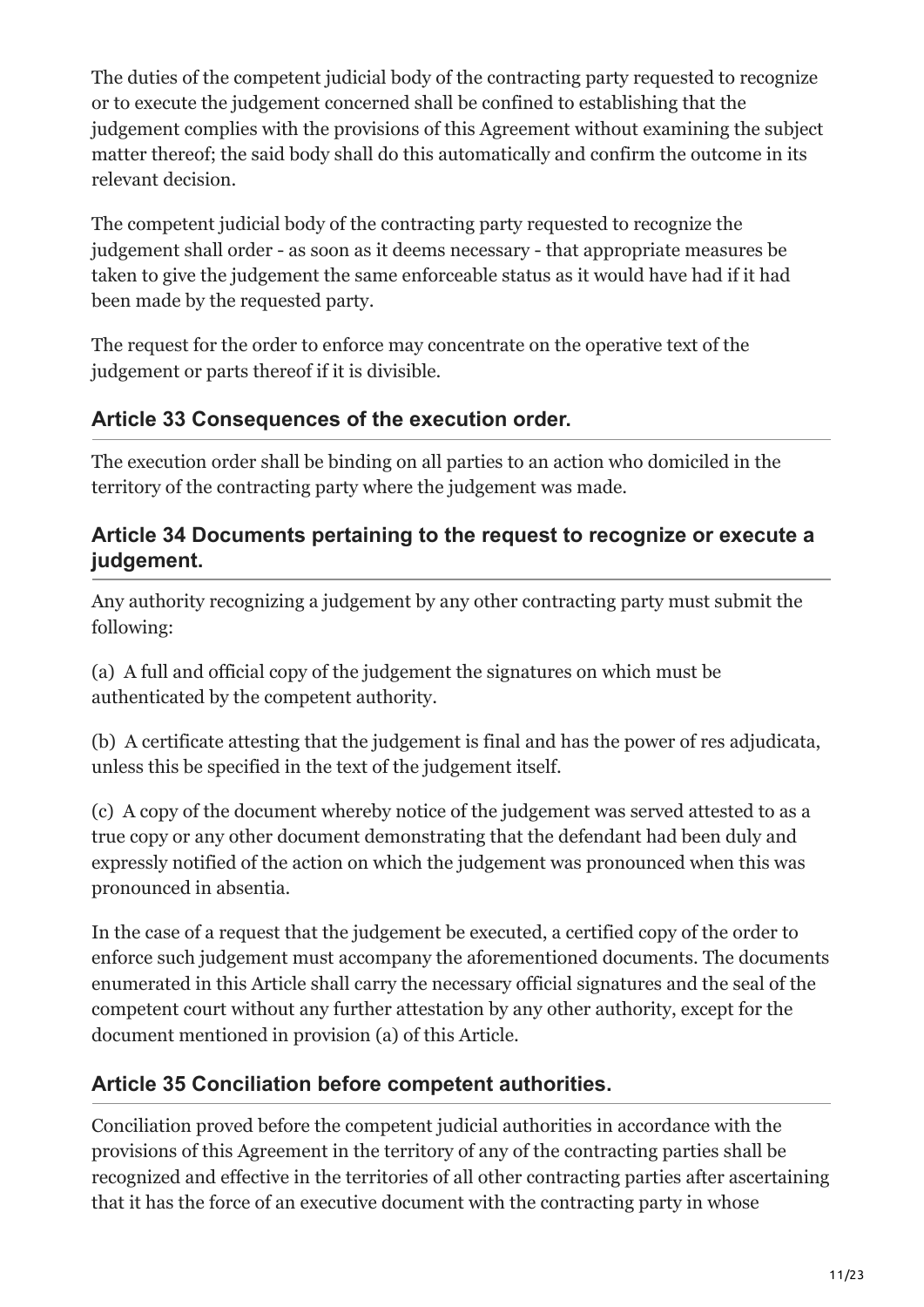territory it was concluded, and that it does not contain any texts in contradiction of the provisions of Islamic Shari'a or the constitution or public order or rules of conduct of the contracting party required to recognize such conciliation or put it into force.

The party requesting recognition of such conciliation or the execution thereof shall provide a certified copy of it and an official certificate attesting that it has the force of an executive document issued by the judicial authority before which it had been so proved.

In this case the third paragraph of Article 34 of this Agreement shall apply.

# **Article 36 Writs of execution.**

Writs of execution of a contracting party in whose territory they were issued shall be put into force by the other contracting parties in accordance with the procedures followed in the case of judicial judgements if such writs be subject to the said procedures, provided that the application thereof does not conflict with the provisions of Islamic Shari'a, or the constitution, public order or the rules of conduct of the contracting party required to give effect to such writs. The authority requesting recognition and execution of a documented writ by the other contracting party shall submit an official copy thereof carrying the seal of the authenticating officer or office duly certified, or a certificate issued by the latter stating that the writ has the force of an executive document. In this case, the third paragraph of Article 34 of this Agreement shall apply.

# **Article 37 Adjudications or arbitrators.**

Without prejudice to the provisions of Articles 28 and 30 of this Agreement adjudications of arbitrators shall be recognized and executed by any contracting party in the manner stipulated in this Part subject to the legal norms of the requested party, and the competent judicial authority of the requested party may not discuss the subject of such arbitration nor refuse to execute the judgement except in the following cases:

(a) If the law of the requested party does not permit the settlement of the subject of the dispute by arbitration.

(b) If the adjudication of the arbitrators is made in execution of a condition or arbitration contract that is void or has not become final.

(c) If the arbitrators are non-competent under the contract or condition of arbitration or under the law on the basis of which the adjudication was made.

(d) If the litigants have not been served subpoenas in the proper manner.

(e) If any part of the adjudication be in contradiction with the provisions of Islamic Shari'a, the public order or the rules of conduct of the requested party.

The authority requesting recognition of the adjudication of arbitrators and the execution thereof shall submit a certified copy of the adjudication accompanied by a certificate issued by the said authority stating that the adjudication has executive force.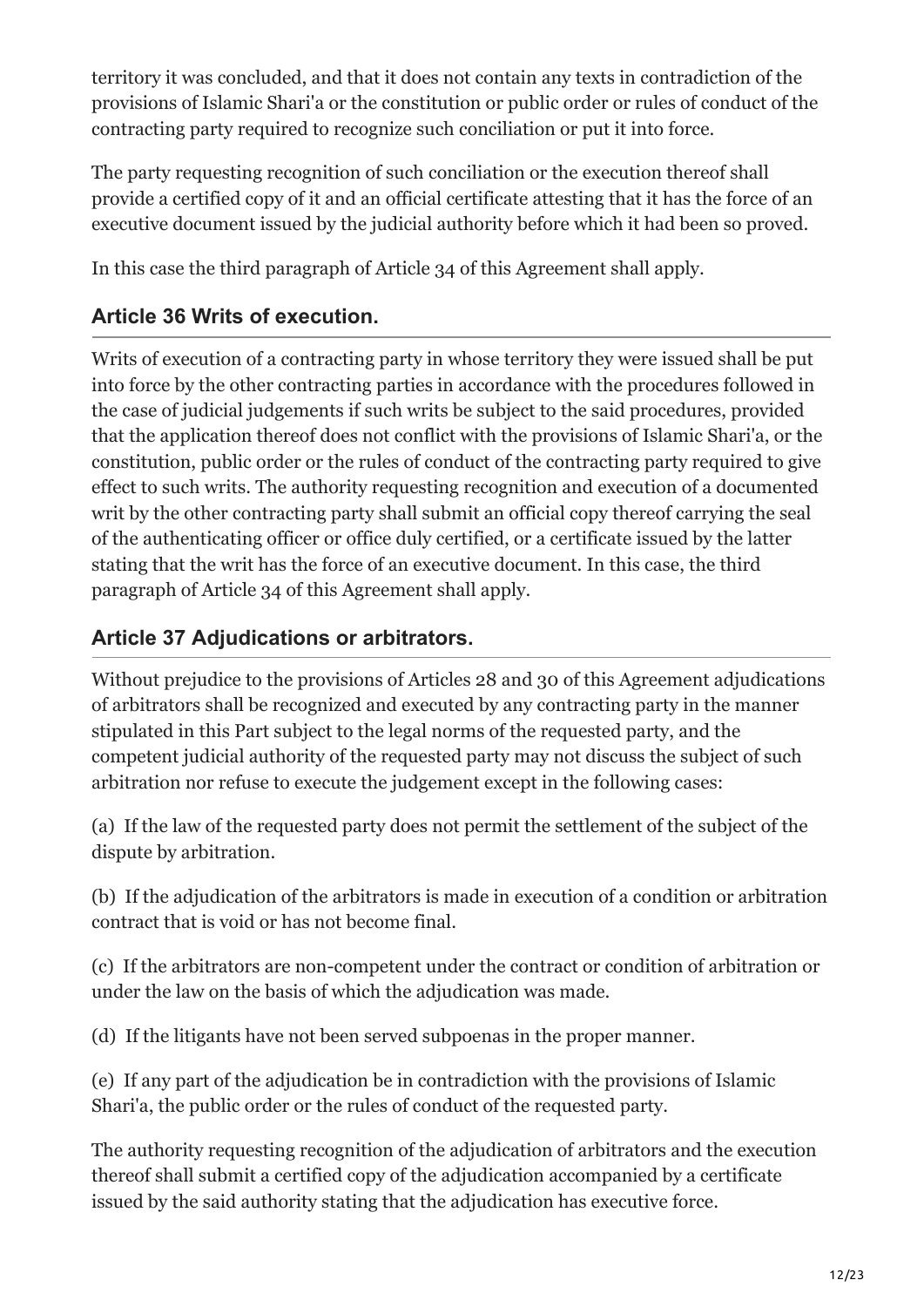If there be a proper, written agreement under which the parties had consented to submit to the competence of the arbitrators in settling a certain dispute or whatever other disputes arising between the two parties in respect of a certain legal relationship, a certified copy of such agreement must be submitted.

# **PART VI - EXTRADITION OF ACCUSED OR CONVICTED PERSONS**

### **Article 38 Persons charged with, or convicted of, having committed crimes.**

Each contracting party hereby undertakes to extradite persons found on its territory charged with having committed a crime by the competent authority or convicted of having done so by a judicial body of any other contracting parties, subject to the rules and conditions laid down in this Part.

# **Article 39 Extradition of nationals.**

Each of the contracting parties may refuse to extradite its nationals provided that it undertakes within the limits covered by its jurisdiction to charge whichsoever such national who has committed crimes punishable by law in the territories of any other contracting party, whenever the laws of the two states concerned impose a detentive penalty of at least one year, or if a more severe penalty is foreseen in the laws of any of the two contracting parties, once the other contracting party issues a request for legal prosecution accompanied by the appropriate files, documents and information in its possession. The requesting party shall be notified of measures taken in this regard.

The nationality of the accused shall be determined as on the date on which the crime for which extradition is requested was committed.

# **Article 40 Obligation to extradite.**

Extradition shall be obligatory with respect to the following persons:

(a) Individuals charged with committing acts punishable by the laws of each of the two contracting parties - that requesting extradition and that requested to extradite - with a detentive penalty of one year or a more severe penalty in the laws of either party whatever the maximum or minimum limits in the gradation of the stipulated penalty.

(b) Individuals charged with acts not punishable by the laws of the requested party requested or where the stipulated penalty for such acts in the laws of the requesting party has no equivalent in the laws of the requested party. The same penalty shall apply if the individuals prosecuted are nationals of the requesting party of another contracting party.

(c) Individuals convicted in presence or in absentia by the courts of the requesting party in case of a detentive penalty of one year or a more severe penalty in respect of acts punishable by the laws of the requested party.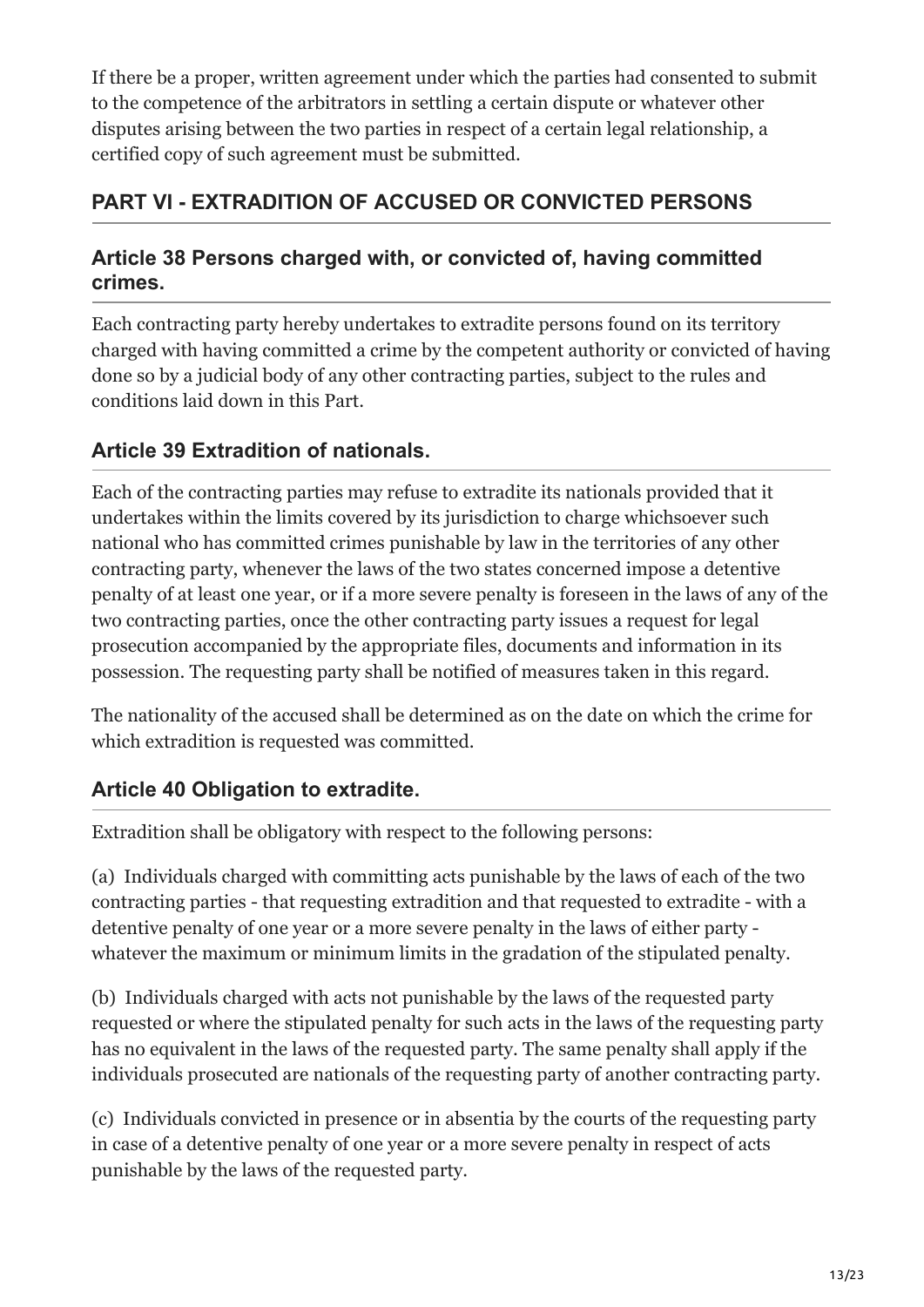(d) Individuals convicted in presence or in absentia by the courts of the requesting party who are not punishable by the laws of the requested party or who are subject to a penalty for which there is no equivalent in its laws, if such individuals are nationals of the requesting party or of another contracting party applying the same penalty.

# **Article 41 Crimes not subject to extradition.**

No extradition may be carried out in the following cases:

(a) If the crime for which extradition is requested is considered by the laws of the requested party as a crime of a political nature.

(b) If the crime for which extradition is requested is limited to a breach of military duties.

(c) If the crime for which extradition is requested was committed in the territory of the requested party, except when such crime has caused damage to the interests of the requesting party and its laws stipulate that perpetrators of such crime be prosecuted and punished.

(d) If the crime has been the subject of a final judgement in the requesting party.

(e) If the legal action, at the time of receipt of the request for extradition, had lapsed or had been revoked, or the penalty had lapsed by passage of time in accordance with the laws of the requesting party.

(f) If the crime had been committed outside the territories of the requesting party by a person not carrying its nationality, and the law of the requested party does not provide for prosecution of such person when this crime is committed outside its territory.

(g) If an amnesty has been issued by the requesting party.

(h) If charges relating to any crime have been made in the territory of the requested party, or if a judgement had been passed in respect of such crime in the territory of a third contracting party.

In the application of the provisions of this Agreement, the following crimes, even when they have a political purpose, shall not be considered crimes of a political nature in accordance with paragraph (a) of this Article:

(1) Assault on kings and presidents of the contracting parties or their wives or their ascendants or descendants.

(2) Assault on heirs apparent or vice-presidents of the contracting parties.

(3) Murder and robbery committed against individuals, authorities, or means of transport and communications.

# **Article 42 Method of submitting extradition requests and enclosures.**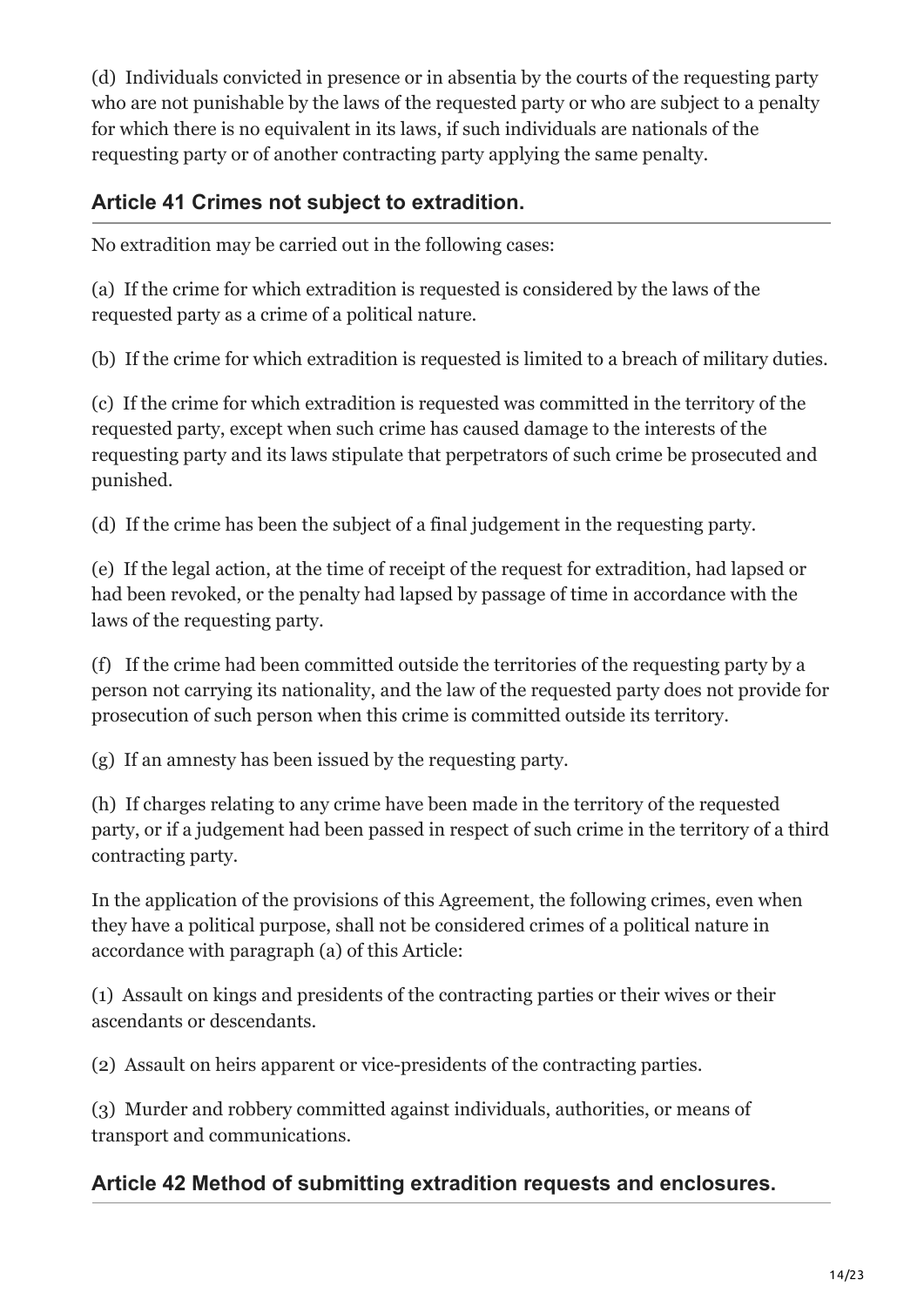The extradition request shall be submitted in writing by the competent authority of the requesting party to the competent authority of the requested party, and shall be accompanied by the following:

(a) A detailed statement of the identity of the individual to be extradited, his description, nationality and photograph if possible.

(b) A writ of arrest for the individual to be extradited or any other document having the same force issued by the competent authorities, or the original conviction made in accordance with the modes laid down by the law of the requesting party, or an official copy thereof duly certified by the competent authority of the requesting party.

(c) A submission containing the date and place of the acts for which extradition is requested, their characterization and the shariite or legal provisions applicable thereto, as well as a certified copy of such provisions, and a statement from the investigating authority setting forth the actual evidence against the person whose extradition is requested.

### **Article 43 Detention of the person whose extradition is requested.**

In case of urgency, and on the basis of a request by the competent authority of the requesting party, a person may be arrested and temporarily detained pending the arrival of the extradition request and the documents listed in Article 42 of this Agreement. The request for arrest or detention shall be transmitted to the competent authority of the requested party, either directly by post, telegram or any other means verifiable in writing: such request must indicate the existence of one of the documents set forth in paragraph (b) of Article 42, with an express statement of intention to forward the extradition request, the record of the crime committed, the penalty prescribed or pronounced, the date and place of the crime, as precise a description of the person to be extradited as possible, pending the arrival of the request duly made out in conformity with the provisions of Article 42 of the Agreement.

The requesting party shall be notified of the measures taken in this regard without delay.

### **Article 44 Release of the person to be extradited.**

The person whose extradition is requested shall be released if the requested party does not receive within a period of 30 days following the date of arrest the documents listed in paragraph (b) of Article 42 of this Agreement or a request for the extension of detention.

In no circumstances may the period of detention exceed 60 days.

The person whose extradition is requested may be released at any time provided that the contracting requested party take all necessary measures to prevent his escape.

The release of the person to be extradited does not preclude re-arrest and extradition if the extradition request were completed later.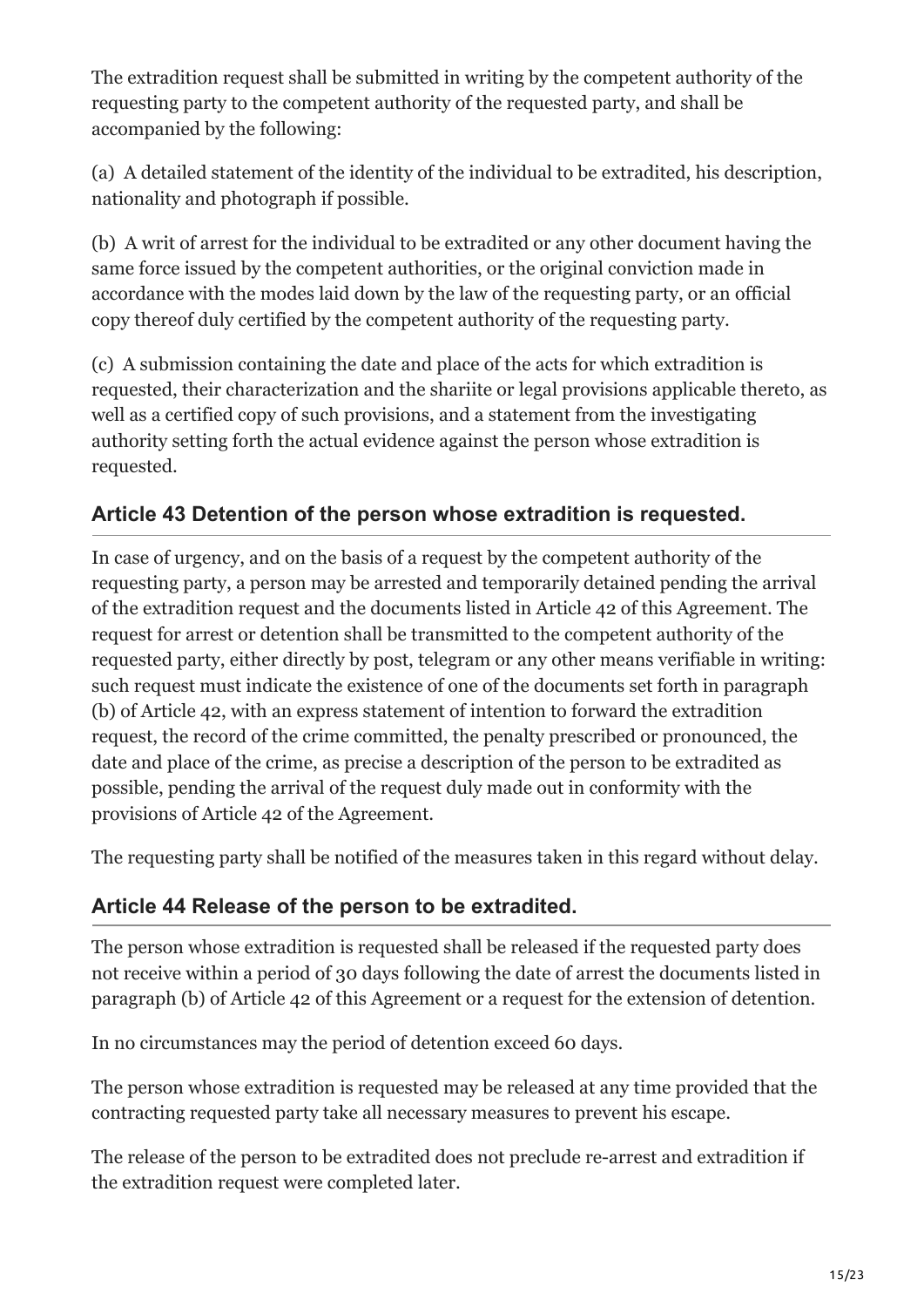# **Article 45 Supplementary explanations.**

If the requested party finds it necessary to obtain supplementary explanations to verify that the provisions of this Part are complied with, it shall notify the requesting party before it rejects such request, and the requested party may set a new deadline for receiving such explanations.

#### **Article 46 Multiplicity of extradition requests.**

If extradition is requested by several contracting parties for the same crime, priority of extradition shall be accorded to the contracting party whose interests were damaged by the crime, followed by the contracting party in whose territory the crime was committed, followed by the contracting party of which the person whose extradition is requested was a national at the time of committing the crime.

If circumstances converge preference shall be accorded to the first contracting party to submit the extradition request, but if extradition requests pertain to several crimes, weighing them one against the other shall be based on the circumstances of the crime, its seriousness, and the place in which it occurred.

This Article shall not prejudice the right of the requested party to freely decide on the requests submitted to it from various contracting parties taking into consideration all relevant circumstances.

### **Article 47 Surrender and delivery of things and objects acquired or yielded by the crime, used in it, or pertaining to it.**

If it is decided to extradite the person wanted, the things and objects used in the crime, yielded by it or pertaining to it which can be taken as evidence of the said crime, and which are in the possession of the person to be extradited at the time of arrest or are discovered at later point, shall be surrendered to the requesting party, at its request.

Such things and objects may be surrendered even if the person involved is not extradited either because he has escaped or died, but the requested party shall reserve its acquired rights, or those of other parties, over the said things and objects in all this, which shall be done without prejudice to the rules of law in force in the territory of the requested party, and such things and objects shall be returned to the requested party at the expense of the requesting party as soon as such rights are established following the determination of indictment procedures initiated by the requesting party.

The requested party may temporarily retain the seized things and objects if it needs them in its penal proceedings, and it may reserve, at the time it surrenders them, the right to recover them for the same reason, but undertake to re-surrender them in its turn when it finds it possible to do so.

### **Article 48 Deciding on extradition requests.**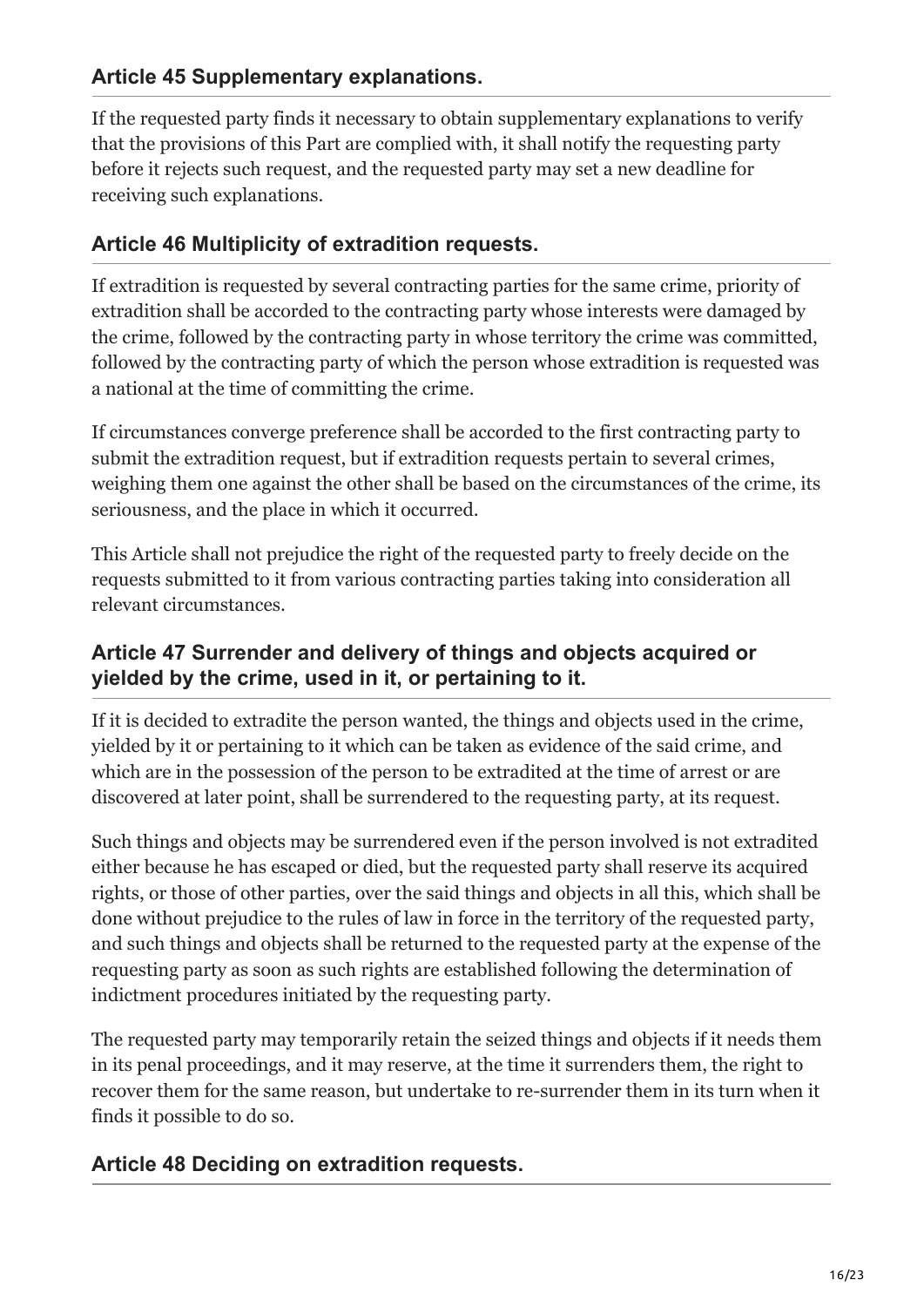The competent authority of each of the contracting parties shall decide on extradition requests submitted to it in accordance with the laws in force at the time of such submission.

The requested party shall inform the competent authority of the requesting party of its decision in this respect. Rejection of the extradition request as a whole or in part must be justified, and in case of acceptance of the request the requesting party shall be duly notified of the date and place of extradition.

The representatives of the requesting party shall receive in custody the person extradited at the specified time and place. If the person in question is not thus taken at the specified time and place he may be released 15 days thereafter, and he shall be released in any case 30 days after the date specified for his supposed extradition; no other request for his extradition on account of the act or acts for which he was to be extradited may be made again. If, however, exceptional circumstances prevent his extradition or the taking into custody by the requesting party, the contracting party concerned shall notify the other contracting party within the time limit set forth, and the two parties shall agree on a final deadline for extradition after which the person in question shall be released, and no other extradition request may be made thereafter for the same act or acts in respect of which the extradition request had been made in the first instance.

### **Article 49 Request to extradite an individual under investigation or being tried for another crime in the territory of the contracting party requested to extradite him.**

If there be another charge made against the person to be extradited, or if he has been convicted by the requested party for a crime other than that for which extradition was requested, the latter contracting party must, nevertheless, decide on the extradition request, and notify the requesting party of its decision in accordance with the provisions of Article 48 of this Agreement.

If the request is accepted, the extradition of the person concerned shall be postponed until the end of the trial by the requested party, or if he is convicted, until such time as he has served the penalty or sentence, in which case the stipulations of Article 49 shall apply.

The provisions of the said Article shall not, however, prevent the temporary dispatch of the person concerned to appear before the judicial authorities of the requesting party, provided that the latter undertakes to return the said person as soon as the judicial authorities have decided upon his case.

### **Article 50 Modifications in the characterization of the crime for which the person has been extradited.**

If, in the course of legal proceedings and after the person concerned has been extradited, a modification appears in the characterization of the crime for which the person had been extradited, he may not be charged or tried again unless the constituent components of the crime in their new characterization permit such extradition.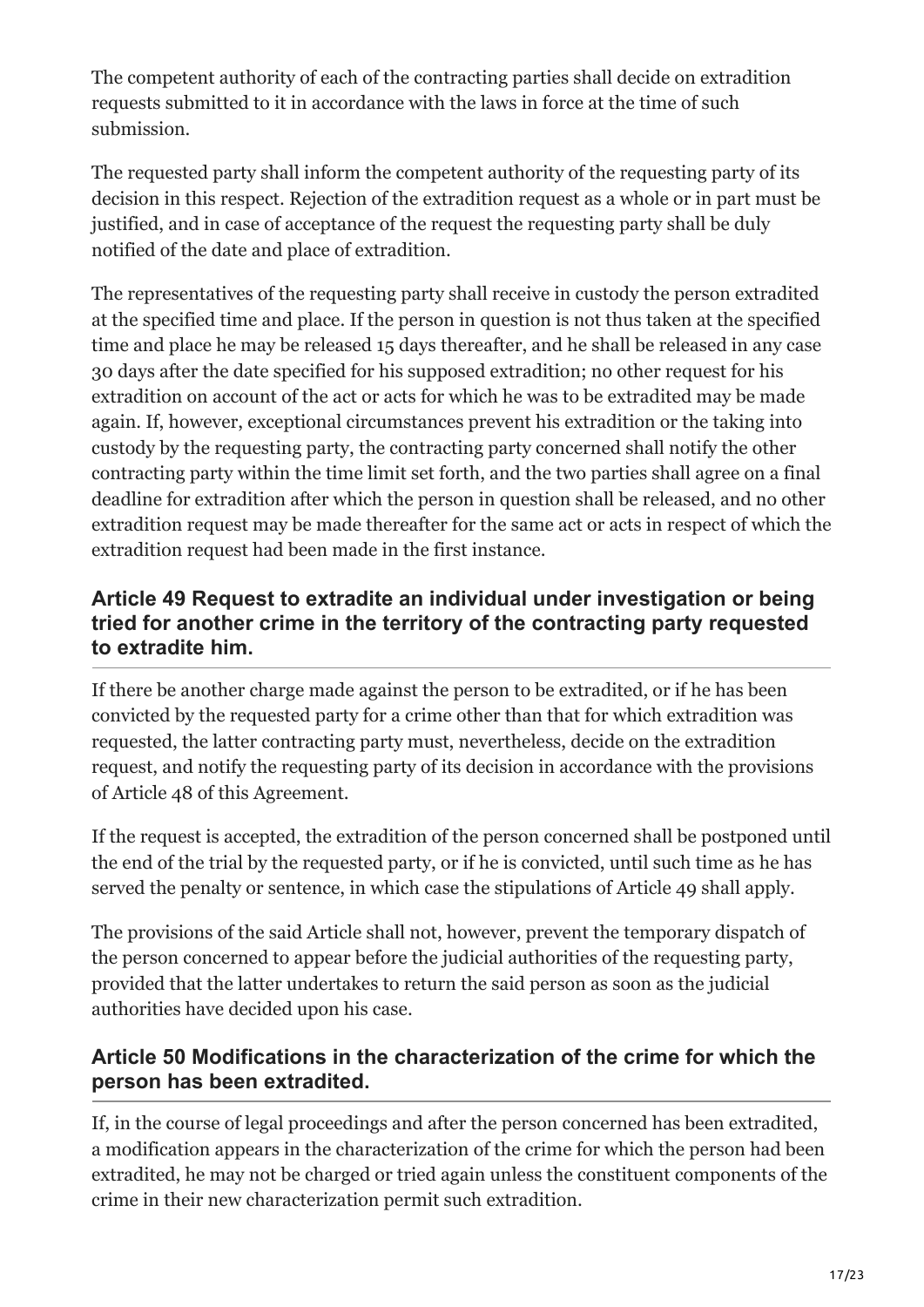### **Article 51 Deduction of the period of detention.**

The period of remand effected in accordance with Article 43 of this Agreement, shall be deducted from any penalty or sentence delivered against the extradited person in the territory of the requesting party.

### **Article 52 Trying a person for a crime other than that for which he was extradited.**

No charge, trial in presence, or imprisonment in execution of a penalty for a crime prior to the date of extradition or other than such crime as he had been extradited for and crimes related to it or crimes committed after extradition, may be made, conducted, or effected in respect of the said person except in the following cases:

(a) If the person extradited had the freedom and the means to leave the territory of the contracting party to whom he was extradited and did not do so within 30 days of his final release, or had departed and voluntarily returned to it.

(b) If the contracting party which had extradited him agrees to such procedures, provided that a new request, accompanied by the documents listed in Article 42 of this Agreement and a judicial record containing the statements of the extradited person concerning the extension of extradition indicating that he has been given a chance to present his defense to the competent authorities of the contracting party requested to extradite, is made.

# **Article 53 Extraditing persons to a third state.**

No contracting party may extradite a person to a third state following the extradition of such person to the said contracting party - except in the case prescribed in paragraph (a) of Article 52 of this Agreement - unless it obtains the consent of the extraditing party, and even then, the contracting party requested to extradite shall submit an application to the contracting party from which it had received such person to that effect, accompanied by the documents presented by the said third state.

### **Article 54 Facilitating the passage of persons to be extradited.**

The contracting parties shall agree to the passage through their territories of the person extradited to any one of them by another state on the basis of a request submitted by the party concerned. Such request must be accompanied by the necessary documents demonstrating that the case in question pertains to a crime leading to extradition in accordance with the provisions of this Agreement.

If the person whose extradition has been decided is to be transported by air, the following rules shall be observed:

(a) If the aircraft is not landing in the territory of one of the parties but merely crossing its air space, the requesting contracting party shall notify the state concerned of the existence of the documents enumerated in Article 42 of the present Agreement.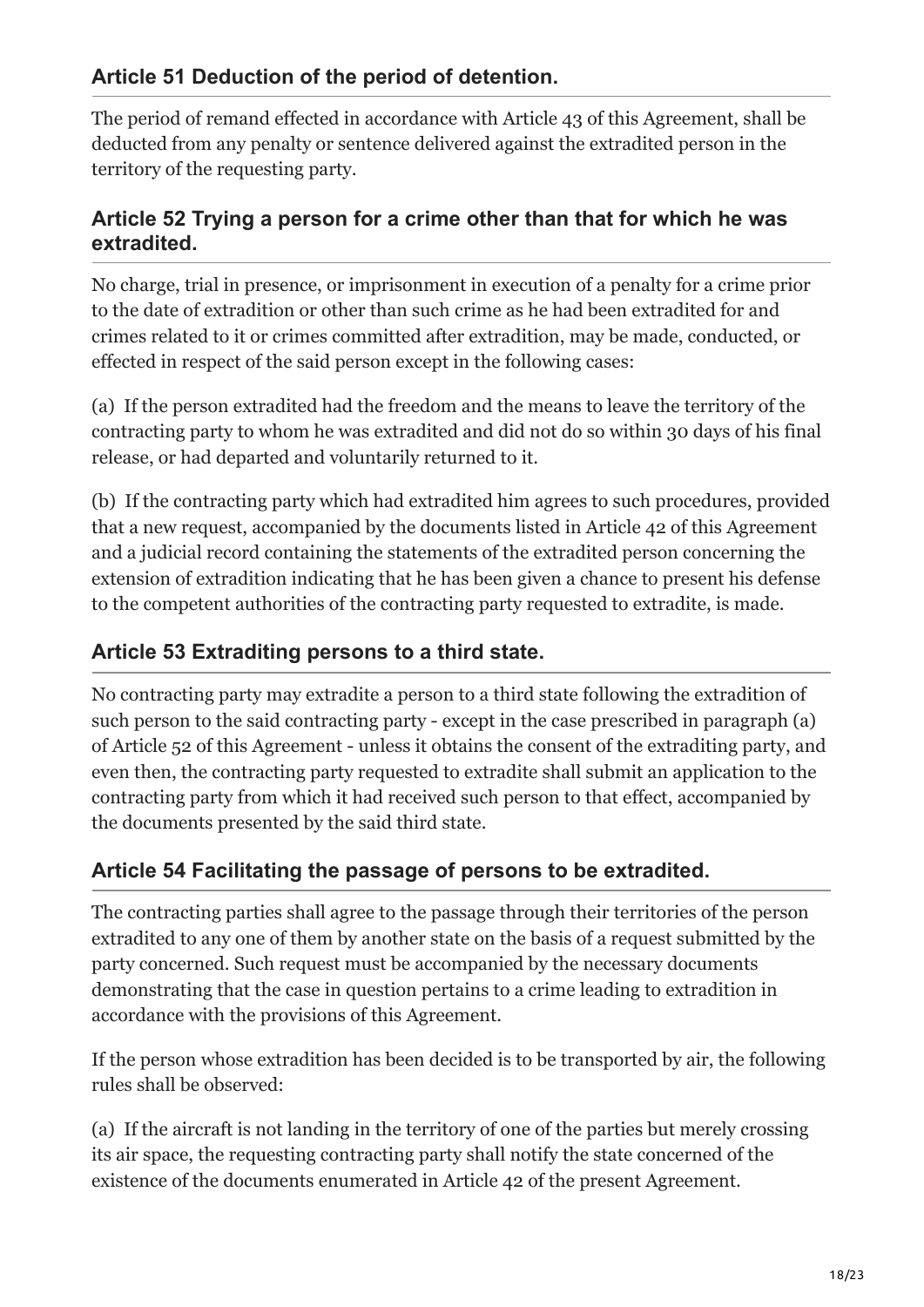In case of an emergency landing, the contracting party concerned may, in accordance with the provisions of Article 43 of this Agreement, request the detention of the person whose extradition had been decided, pending the submission of a request to the state in whose territory such landing was made for his passage as provided for by the first paragraph of this Article.

(b) If the aircraft carrying the person being extradited is scheduled to land, the requesting contracting party must submit a request for the person's passage; but if the state requested to consent to such passage also wishes to have the same person delivered to it, such passage will not occur until the requesting contracting party and the said state have reached an agreement on the matter.

# **Article 55 Execution of judgements involving detentive penalties in the territory of the contracting party where the convicted person is present.**

Subject to the consent of the convicted person and the contracting party requested to give effect to such sentence, judgements involving detentive penalties of less than one year may be executed in the territory of any of the contracting parties where the convicted person is present in pursuance of a request made to this effect by the contracting party which had made the judgement.

# **Article 56 Extradition costs.**

The contracting party requested to extradite shall bear all costs incurred by the extradition procedure carried out in its territory, whereas the requesting party shall bear the costs of the person's passage outside the territory of the requested party.

The requesting party shall also bear all the costs of returning the extradited person to the location he was in at the time of his extradition if he proves to be innocent or is acquitted.

### **Article 57 Coordinating extradition request procedures with the Arab Criminal Police Bureau.**

The contracting parties shall undertake coordination of extradition request procedures stipulated in this Agreement with the Arab Organization for Social Defense Against Crime (Arab Criminal Police Bureau), through the liaison offices concerned as set forth in the agreement establishing the Organization; the contracting party requested to extradite shall supply the Bureau with a copy of the decision taken in respect of the extradition request.

# **PART VII - EXECUTION OF SENTENCES AGAINST CONVICTED PERSONS IN THEIR OWN STATES**

# **Article 58 Conditions of execution.**

Penal verdicts passed in the territory of any contracting party which have become final may be enforced in the territory of any other contracting party of which the convict is a national, if it is so requested, subject to the following conditions: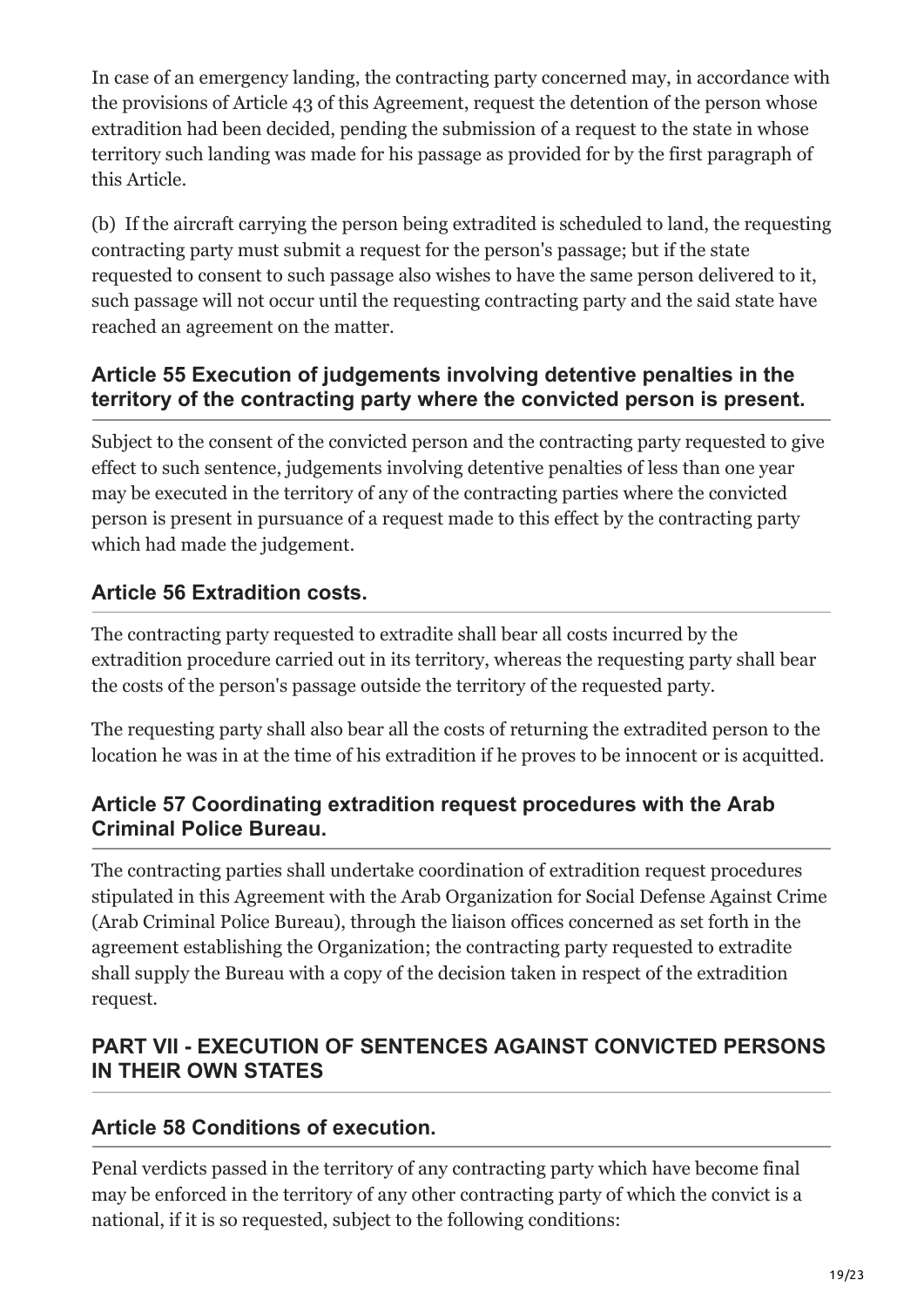(a) That the detentive sentence or what remains of it, or the executable part thereof, is no less than six months.

(b) That the penalty is for a crime where extradition does not apply in accordance with Article 41 of the present Agreement.

(c) That the penalty for the crime in the territory of the contracting party requested to execute is one of detention for no less than six months.

(d) That both the contracting party which had made the judgement and the person convicted consent to the execution request.

# **Article 59 Circumstances in which execution may not be effected.**

Penal judgements may not be executed in the following circumstances:

(a) When the penalty execution system of the contracting party requesting execution is inconsistent with the execution system of the contracting party where the judgement was pronounced.

(b) If the penalty has elapsed by prescription in accordance with the laws of the contracting party where the sentence was passed or that of the contracting party requesting execution.

(c) If the penalty is considered reformatory, disciplinary, one of controlled liberty, or secondary or supplementary in accordance with the laws and legal system of the contracting party requesting execution.

# **Article 60 Execution of penalty.**

Execution of penalties shall be carried out in accordance with the system in effect in the territory of the contracting party requesting such execution, provided that the period spent in remand and the part of the sentence already served for the same crime are deducted.

# **Article 61 Consequences of general or special amnesty.**

Both general and special amnesties issued by the contracting party which had passed sentence shall apply to the person convicted.

A special amnesty issued by the contracting party requesting execution of penalty shall not apply to the said person.

But if a general amnesty issued by the contracting party requesting execution includes the person convicted, the latter shall notify the contracting party which had passed the sentence, which may request that the convict be returned to it to serve the remaining period of his sentence.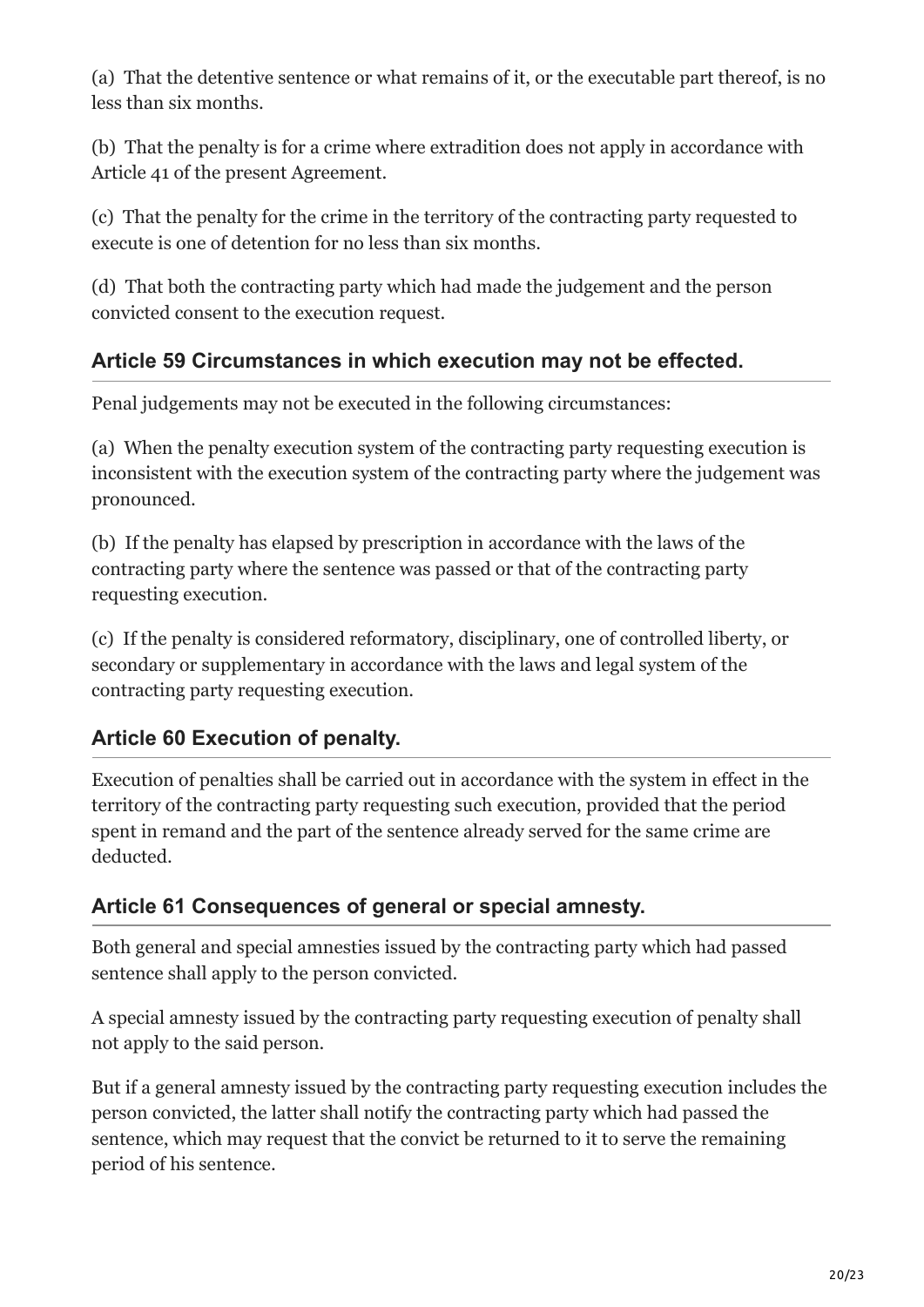If no such request is submitted within 15 days of the date of notification, it shall be deemed that the party concerned has disregarded the recovery of the said person, in which case the general amnesty shall apply to him.

### **Article 62 Application of secondary and supplementary penalties stipulated by the laws of the contracting party requesting execution of judgements.**

The contracting party requesting execution may apply to the person convicted such secondary and supplementary penalties as would correspond to the penalty administered in accordance with its laws if the sentence does not stipulate such penalty or its equivalent.

# **Article 63 Costs of transportation and of execution of penalty.**

The contracting party where the sentence was made shall bear the costs of transporting the person convicted to the territory of the contracting party requesting the execution of the sentence, and this latter party shall bear the costs of executing the penalty in question.

### **PART VIII - FINAL REGULATIONS**

### **Article 64 Taking the necessary internal measures to give effect to the Agreement.**

Each body concerned of the parties signatory to this Agreement shall take the necessary measures for the issuance of laws and regulations to give effect to this Agreement.

### **Article 65 Ratification, acceptance and endorsement.**

This Agreement shall be subject to ratification, acceptance or endorsement by the signatories, and the ratification, acceptance or endorsement documents shall be deposited with the General Secretariat of the League of Arab States no later than 30 days from the date of ratification, acceptance or endorsement, and the General Secretariat shall notify the Member States and the General Secretariat of the Arab Organization for Social Defense against Crime of each such deposit and the date thereof.

### **Article 66 Date of coming into force.**

This Agreement shall come into force 30 days after the date of depositing the documents of ratification, acceptance or endorsement by one third of the Member States of the League of Arab States.

### **Article 67 Accession to the Agreement.**

Any state member of the Arab League not signatory to the Agreement may accede to it by virtue of an application dispatched to the Secretary-General of the Arab League.